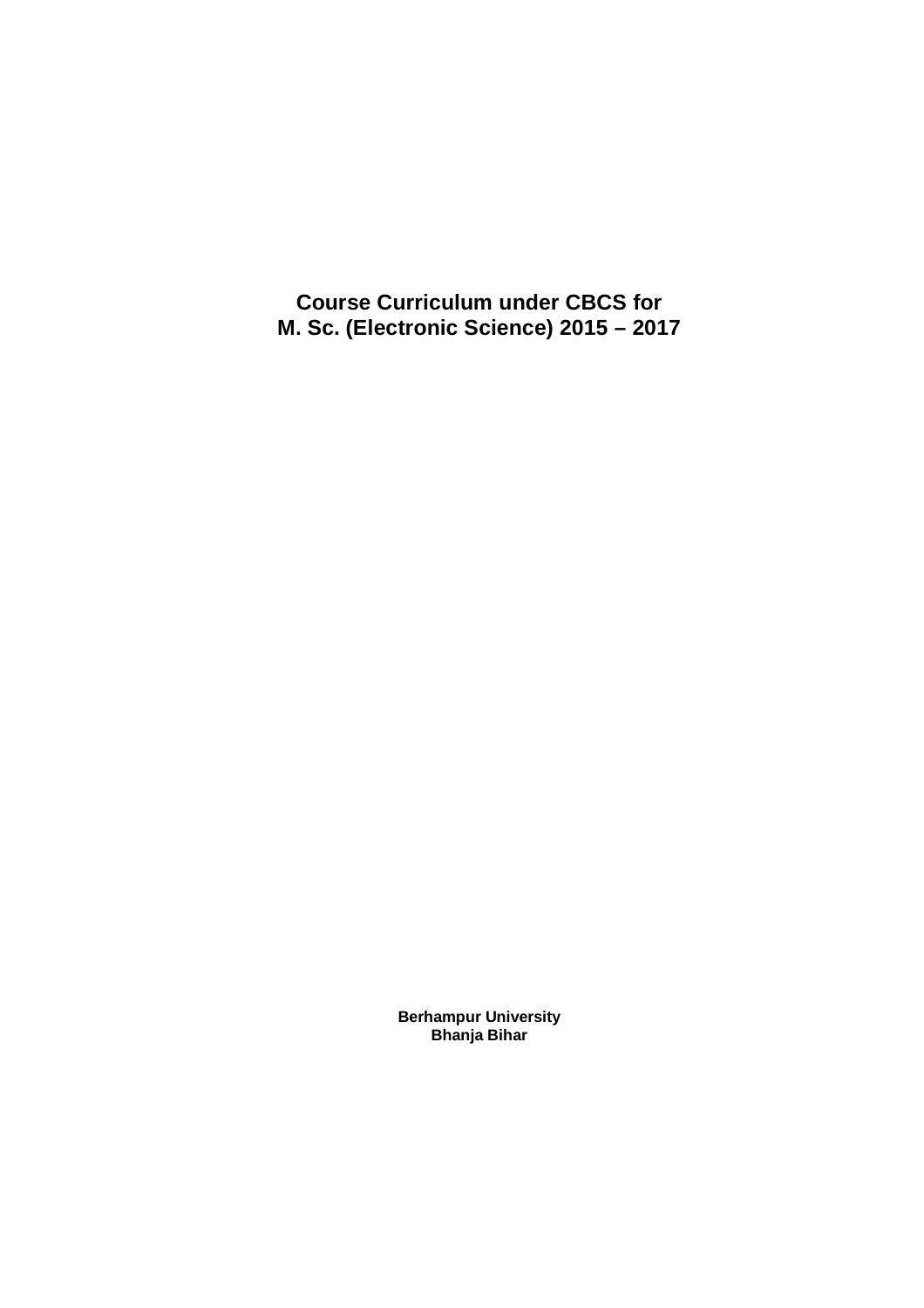#### **Course Numbering Scheme**

Course numbers shall be denoted by eight alpha-numerals with a dot between the  $0^{\text{th}}$  &  $1^{\text{st}}$ position. The course numbers BSL102.C and ESL412.S are explained bellow.

| Subject category | Nature | Level of course<br>indicating Semester | Unique identification<br>code for the course |           | Core, Allied<br>Elective and<br>Specialization<br>indicator |
|------------------|--------|----------------------------------------|----------------------------------------------|-----------|-------------------------------------------------------------|
| 6& 5             |        |                                        | 2 & 1                                        |           |                                                             |
| <b>BS</b>        |        |                                        | 02                                           | $\bullet$ |                                                             |
| ES               |        |                                        |                                              |           |                                                             |
| ES               |        |                                        |                                              |           |                                                             |

# *Subject Codes*

The codes of the subjects shall be as under:

**BS** Basic science courses

**ES** Electronic Science courses

#### *Codes for the nature of the course*

The nature of the course corresponding to the fourth alphabet in the course code is as follows:

*L Lecture based Courses* are primarily based on lecture hours, though they can also contain Tutorial and Practical hours, *e.g.* L-T-P structures 3-0-0, 3-1-2, 3-0-2, 2-0-0, etc.

*P Laboratory based Courses* are primarily based on practical or laboratory work though they can also contain Lecture and Tutorial hours, *e.g.* LTP structures like 0-0-3, 0-0-4, 1- 0-3, 0-1-3, etc.

D Project based courses leading to dissertation (e.g. Major, Minor, Mini Projects), Viva Voce and Seminar

#### **Level of the course**

It usually indicates the Semester in which the Course is being offered.

# **Required Number of Earned Credits for award of classes and degree: Sum of the Total Credits of all Four Semesters.**

**Course Scheduling**

| Sl.            | <b>Course</b>   | Course Title                           | $L-T-P$       | Credits                |
|----------------|-----------------|----------------------------------------|---------------|------------------------|
| No.            | No.             |                                        |               |                        |
|                | <b>BSL101.C</b> | Quantum & Material Physics             | $4 - 0 - 0$   | $\overline{4}$         |
| 2              | <b>BSL102.C</b> | Electrodynamics                        | $3 - 0 - 0$   | 3                      |
| 3              | <b>ESL103.C</b> | Numerical Methods using C              | $3 - 0 - 0$   | 3                      |
| $\overline{4}$ | <b>ESL104.C</b> | <b>Network Analysis</b>                | $3 - 0 - 0$   | 3                      |
| 5              | <b>ESL105.C</b> | <b>Semiconductor Devices</b>           | $4 - 0 - 0$   | $\boldsymbol{\Lambda}$ |
| 6              | <b>ESL106.C</b> | Passive RF Techniques                  | $3 - 0 - 0$   | 3                      |
| $\overline{7}$ | <b>ESP107.C</b> | <b>Applied Numerical Computing Lab</b> | $0-1-6$       | $\overline{A}$         |
| 8              | <b>ESP108.C</b> | Devices Lab                            | $0 - 0 - 6$   | 3                      |
|                |                 | <b>Total Credits</b>                   | $20 - 1 - 12$ | 27                     |

# **FIRST SEMESTER**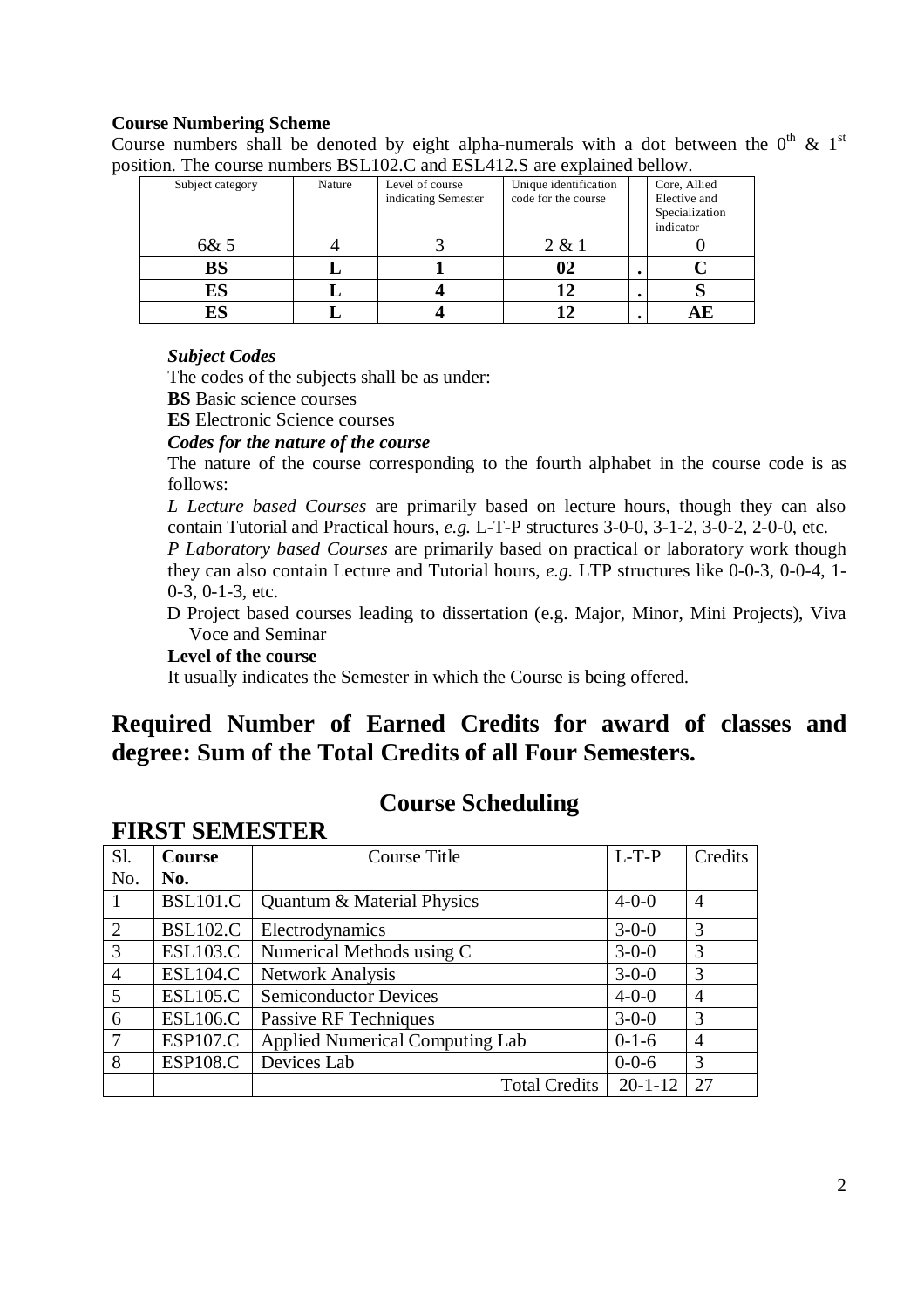# **SECOND SEMESTER**

| Sl.            | <b>Course</b>   | Course Title                 | $L-T-P$     | Credits        |
|----------------|-----------------|------------------------------|-------------|----------------|
| No.            | No.             |                              |             |                |
|                | <b>ESL201.C</b> | <b>Analog Circuits</b>       | $3 - 0 - 0$ | 3              |
| 2              | <b>ESL202.C</b> | Active RF Devices & Circuits | $4 - 0 - 0$ | $\overline{4}$ |
| 3              | <b>ESL203.C</b> | <b>Digital Electronics</b>   | $3 - 0 - 0$ | 3              |
| $\overline{4}$ | <b>ESL204.C</b> | Light-wave Theory            | $3 - 0 - 0$ | 3              |
| 5              | <b>ESL205.C</b> | <b>Basic Control Theory</b>  | $3 - 0 - 0$ | 3              |
| 6              | <b>ESP206.C</b> | Digital Electronics Lab      | $0 - 0 - 6$ | 3              |
| $\mathcal{I}$  | <b>ESP207.C</b> | Analog Circuits Lab          | $0 - 0 - 6$ | 3              |
|                |                 | <b>Total Credits</b>         | $16-0-12$   | 22             |

# **THIRD SEMESTER**

| Sl.            | <b>Course</b>   | Course Title                                | $L-T-P$       | Credits        |
|----------------|-----------------|---------------------------------------------|---------------|----------------|
| No.            | No.             |                                             |               |                |
| -1             | <b>ESL301.C</b> | Microprocessor                              | $3 - 0 - 0$   | 3              |
| 2              | <b>ESL302.C</b> | Instrumentation                             | $3 - 0 - 0$   | 3              |
| 3              | <b>ESL303.C</b> | <b>Basic Communication Theory</b>           | $4 - 0 - 0$   | 4              |
| $\overline{4}$ | <b>ESL304.C</b> | Signals and Systems                         | $4 - 0 - 0$   | $\overline{4}$ |
| 5              | <b>ESL305.C</b> | Radiating<br>Systems and<br>Electromagnetic | $4 - 0 - 0$   | $\overline{4}$ |
|                |                 | Propagation                                 |               |                |
| 6              | $CBCS*$         |                                             |               | $\overline{4}$ |
| $\overline{7}$ | <b>ESP306.C</b> | Microprocessor and Microcontroller Lab      | $0 - 0 - 6$   | 3              |
| 8              | <b>ESP307.C</b> | <b>Communication Lab</b>                    | $0 - 0 - 6$   | 3              |
|                |                 | <b>Total Credits</b>                        | $18 - 0 - 12$ | 28             |

**\*** to be taken from other departments

# **Allied Elective Courses**

| No. | <b>Course No.</b> | Course Title                                             | $L-T-P$     | Credits |
|-----|-------------------|----------------------------------------------------------|-------------|---------|
|     |                   | ESL301.AE Semiconductor Devices (Same as ESL105.C) 4-0-0 |             |         |
|     |                   | ESL302.AE Signals and Systems (Same as ESL304.C)         | $4 - 0 - 0$ |         |

# **FOURTH SEMESTER**

|     |                    | <b>Core Courses</b>               |              |         |
|-----|--------------------|-----------------------------------|--------------|---------|
| Sl. | <b>Course</b>      | Course Title                      | $L-T-P$      | Credits |
| No. | No.                |                                   |              |         |
|     |                    | Specialization Course Module - I  | $3 - 0 - 0$  | 3       |
|     |                    | Specialization Course Module - II | $3 - 0 - 0$  | 3       |
| 3   | ESD401.C   Project |                                   | $0 - 0 - 12$ | 6       |
|     | <b>ESD402.C</b>    | Seminar                           | $0-1-6$      | 4       |
|     |                    | ESD403.C   Grand Viva Voce        | $0-1-6$      |         |
|     |                    | <b>Total Credits</b>              | $6 - 2 - 24$ | 20      |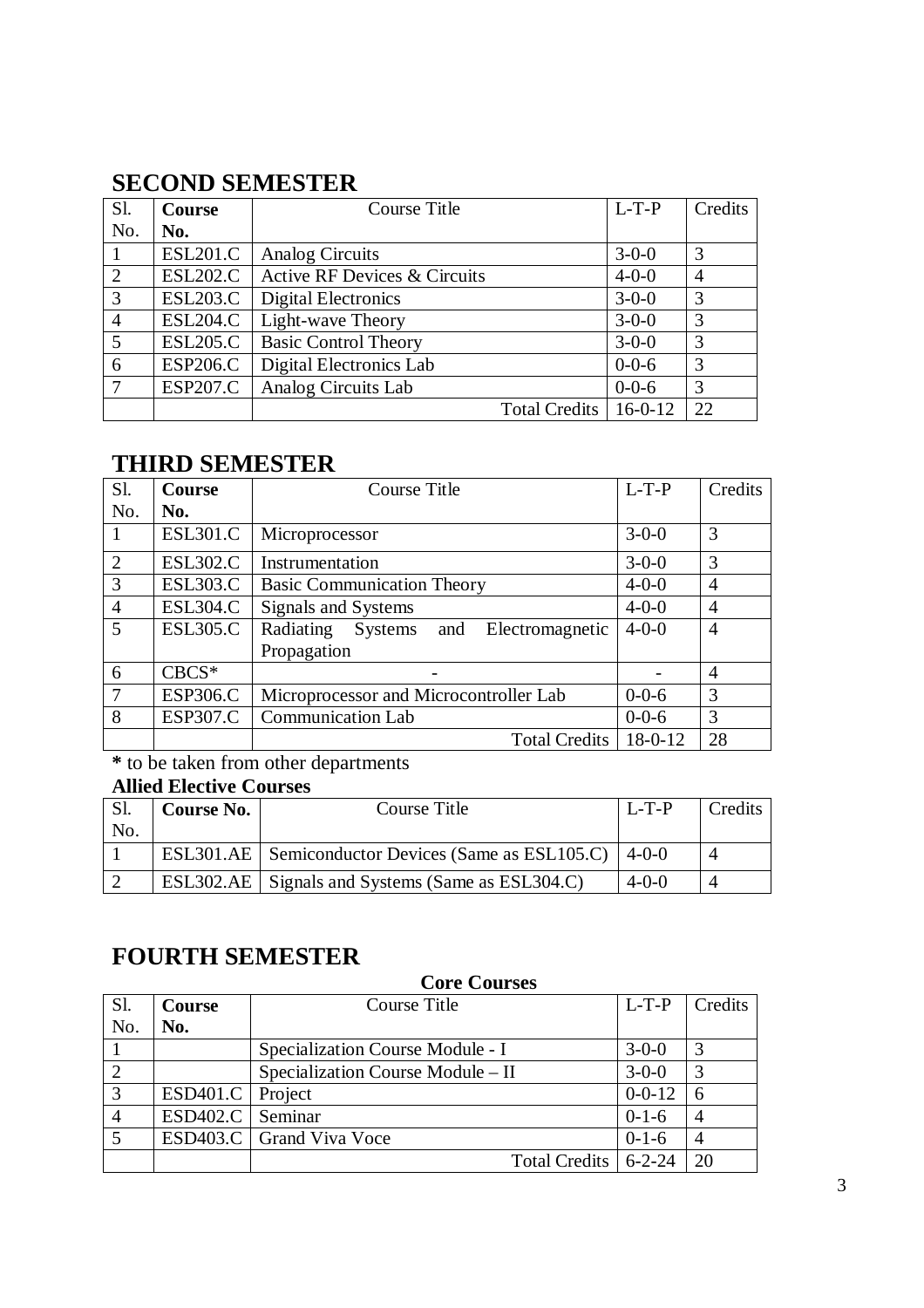# **Specialization**

There will be the following Four (4) groups, each with Two Theory Papers. The students will be required to take any one group being offered by the Department.

GROUP-1 MICROCONTROLLER & EMBEDDED SYSTEM DESIGN GROUP-2 ADVANCED ELECTRONIC INSTRUMENTATION GROUP-3 TELEMATICS GROUP-4 OPTICAL COMMUNICATION TECHNOLOGY

| Group                       | Course          | Course Title                             |
|-----------------------------|-----------------|------------------------------------------|
|                             | Number          |                                          |
|                             | <b>ESL411.S</b> | <b>MICROCONTROLLER</b>                   |
|                             | <b>ESL412.S</b> | <b>EMBEDDED SYSTEM DESIGN</b>            |
| $\mathcal{D}_{\mathcal{L}}$ | <b>ESL413.S</b> | MICROPROCESSOR BASED & BIOMEDICAL        |
|                             |                 | <b>INSTRUMENTATION</b>                   |
|                             | <b>ESL414.S</b> | PROCESS & INTELLIGENT CONTROL SYSTEMS    |
| 3                           | <b>ESL415.S</b> | RADAR, TV AND SATELLITE COMMUNICATION    |
|                             | <b>ESL416.S</b> | WIRELESS AND COMPUTER COMMUNICATION      |
|                             | <b>ESL417.S</b> | <b>FIBRE OPTICS</b>                      |
|                             | <b>ESL418.S</b> | OPTICAL COMMUNICATION: DEVICES & SYSTEMS |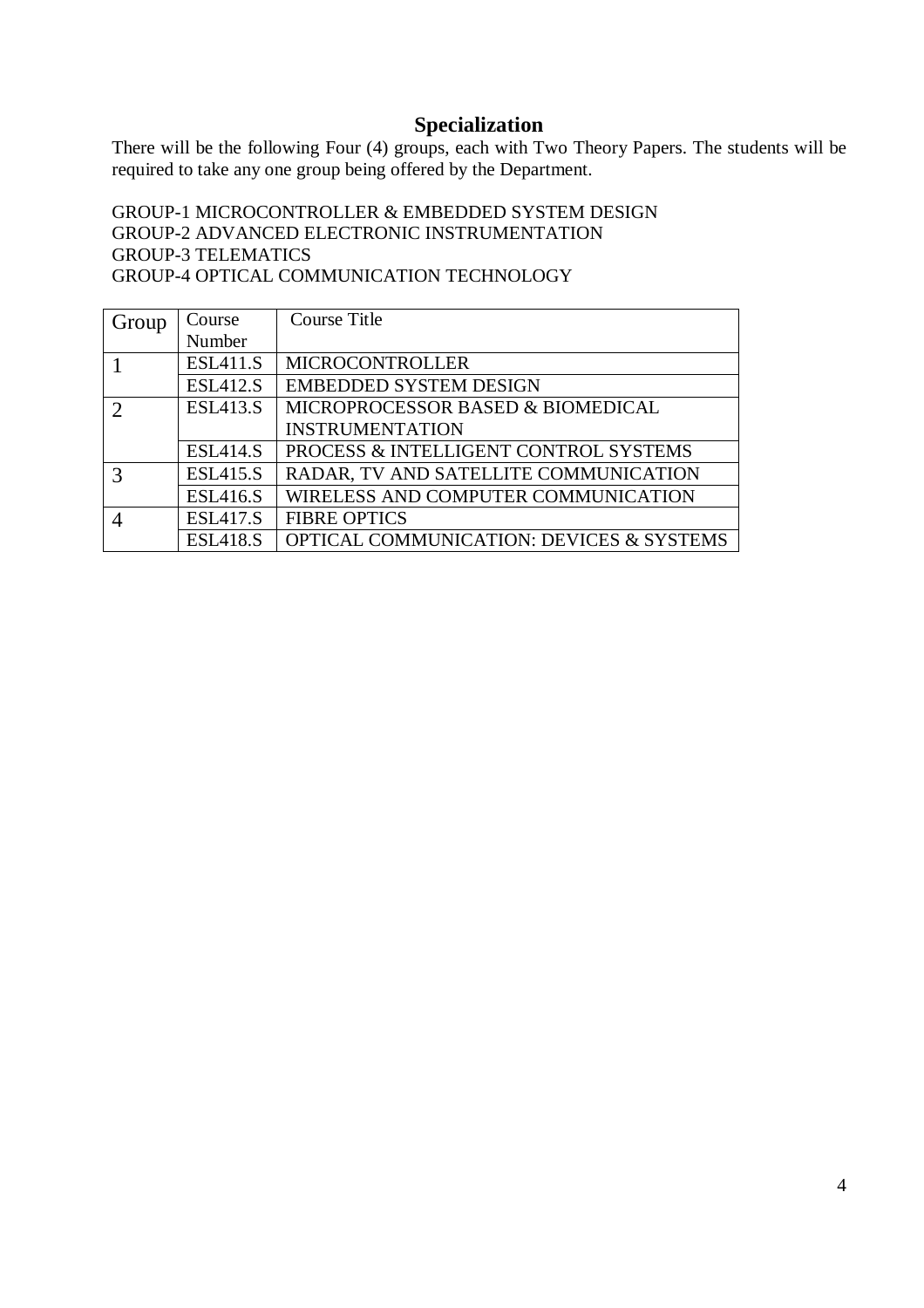# **BSL101.C QUANTUM & MATERIAL PHYSICS**

**Unit – I:** Wave-particle duality, Schrodinger equation, wave function and its significance,

Postulates of quantum mechanics, observables, expectation values, Eigenvalue problem, Eigen-function, Ortho-normality, degeneracy, Dirac-delta function.

**Unit – II: Applications to Potential Problem:** Motion of Free particle, Particle in a square potential well, motion of a particle through a square potential barrier, Tunneling Effect.

**Unit-III:** Periodic structure, Lattice Translation vector, Primitive Cell, Cubic Lattices, Hexagonal close packed lattices, Sodium Chloride structure, Diamond structure, Zinc Chloride structure-Wurtzite structure, Indices for crystal planes and directions, Reciprocal lattices, Brilloun zone, Miller indices

**Unit – IV: F**ormation of energy bands in a solid: metal, semiconductor and insulator, Direct and indirect band. gap, Electrons and holes. Effective mass. Intrinsic and extrinsic materials, Fermi Dirac distribution function. Density of states, Fermi level, Electron and hole concentration of intrinsic and extrinsic semiconductors at thermal equilibrium.

# **Texts and References:**

- 1] Ghatak and Lokanathan: Quantum Mechanics
- 2] Schiff: Quantum mechanics
- 3] Mathews and Venkatesan: A text Book of Quantum Mechanics.
- 4] Introduction Solid State Physics : C. Kittel
- 5] Solid State Electronic devices B. G. Streetman (PHI).
- 6] Semiconducto~0ptoelectrooic devices, P. Bhattacharya (PHI).

# **BSL102.C ELECTRODYNAMICS**

**Unit – I: Maxwell's equations, Conservation laws and Electromagnetic potentials:** Maxwell's equations (No derivation), Equation of continuity and conservation of charge, Concept of magnetic charge; Scalar & Vector potentials, Gauge transformation: Lorentz and Coulomb gauge, Lorentz force law in potential form; Poynting's theorem and conservation of energy.

**Unit – II: Propagation of plane Electromagnetic waves:** Wave equation in one dimension, Polarization, Boundary conditions: Reflection and Transmission. Monochromatic plane electromagnetic waves in free space, Energy of plane electromagnetic waves, Propagation in Linear Media; The modified wave equation, Monochromatic plane waves in conducting Media, Reflection & Transmission at a conducting surface.

**Unit – III: Radiation and Dispersion:** Retarded potentials, fields and radiation due to electric dipole, Radiation from current elements (infinitesimal and half-wave). Dispersion - The frequency dependence of permittivity, permeability and conductivity, Dispersion in nonconductors, free electrons in conductors and plasma.

# **Texts and References:**

1] J. D. Jackson: Classical Electrodynamics.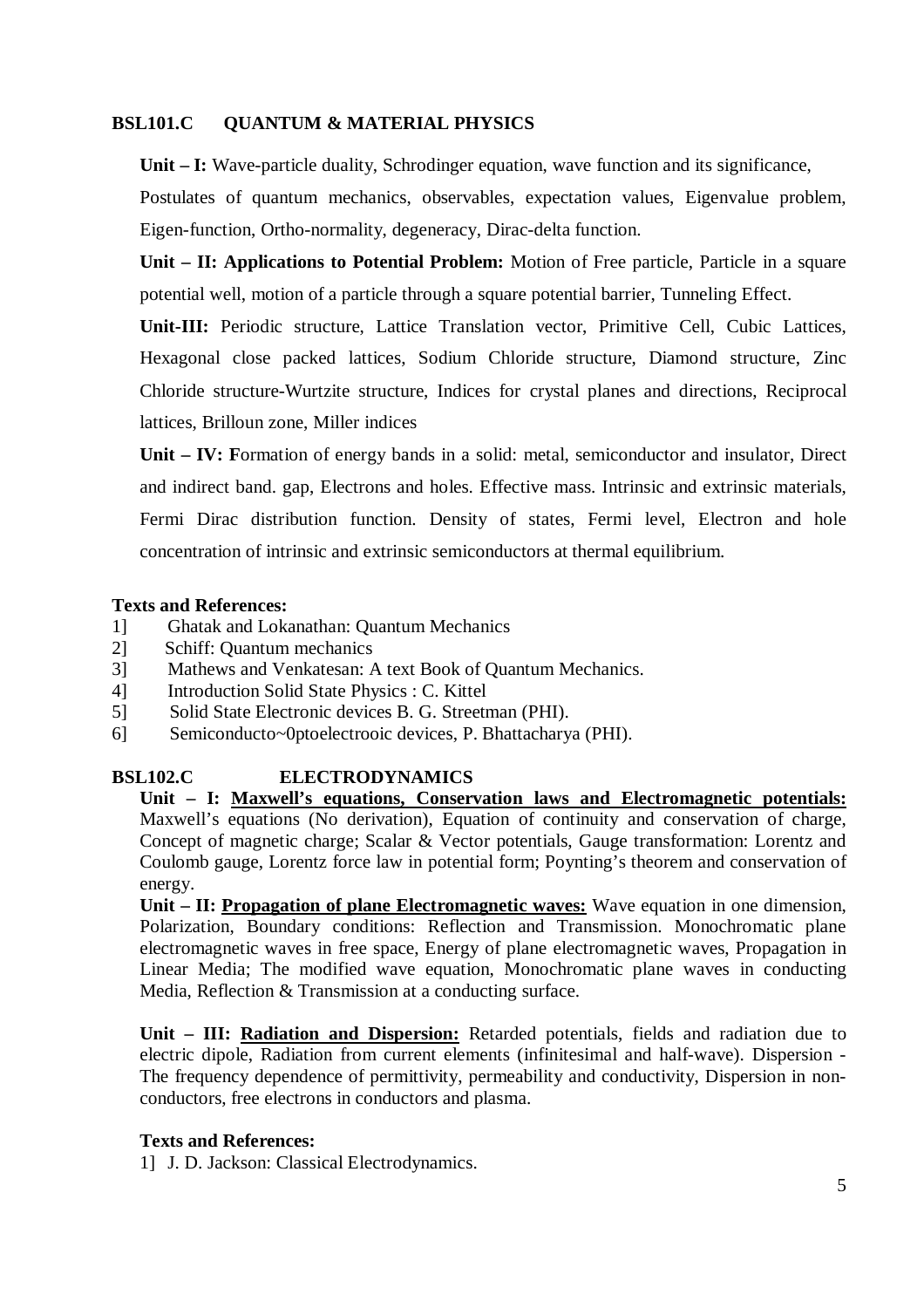- 2] E. C. Jordan, K. G. Balman: Electromagnetic Waves & Radiating Systems by PHI 2nd Edition.
- 3] Hyat: Engineering Electromagnetics, TMH.
- 4] Paul, Whites, Nasar: Introduction to E.M. Fields, TMH.

# **ESL103.C NUMERICAL METHODS USING C**

**Unit-1: Elementary ideas on C:** Data types, constants & variables, Arithmetic & logical operators, loops & control, function, pointers, structure, union, file handling.

**Unit-2: C programs for applications of numerical techniques in electronic sciences – I:** solution of linear algebraic equations (Gauss-Jordan Elimination, Gaussian Elimination with Back-substitution, LU Decomposition and Its Applications), Root Finding (Bisection, Secant Method, False Position Method, Newton-Raphson Method Using Derivative, Newton-Raphson Method for Nonlinear Systems of Equations).

**Unit – 3: C programs for applications of numerical techniques in electronic sciences – II:** differentiation of a function of single variable, partial differentiation of a multivariable function, integration of a function of single variable using Trapezoidal Rule & Simpson's  $1/3^{rd}$  rule.

**Unit – 4: C Programs for applications of numerical techniques in electronic sciences – III:** solution of a differential equation using Runge-Kutta  $2<sup>nd</sup>$  Order Method, Predictor-Corrector Method; solution of partial differential equation using finite difference time domain technique.

# **BOOKS & REFERENCES:**

- 1. Numerical Recipes in C W. H. Press, S. A. Tukolsky, W. T. Vetterling & B. P. Flannery, Cambridge University Press.
- 2. C Language and Numerical Methods C. Xavier, New Age International.

# **ESL104.C NETWORK ANALYSIS**

**Unit-1: Circuit elements**: Resistance, inductance and capacitance parameters, active element conventions, Transformation of energy sources, loop variable and node variable analysis, Y-∆ transformation, Transfer impedance/admittance, **Network theorems**: Superposition theorem, Thevenin's theorem, Norton's theorem, Maximum Power transform theorem, Millman's theorem.

**Unit-2** Characterization of linear time invariant two port network, Open circuit Impedance Parameter, Short circuit Admittance parameter, Transmission parameter, Inverse transmission parameter, Hybrid parameter, Inverse hybrid parameter, hybrid parameter in terms of other parameter, Output impedance, Image impedance.

**Unit-3** Laplace transform of Unit step, Shifted unit step, Ramp and Impulse function, Transform impedance and transform circuits.

Network functions: Network functions for one port and two port networks, calculation of network functions Ladder network and general network, Poles and Zeros of network function, restriction of Poles and Zeros Location on transfer function and driving function.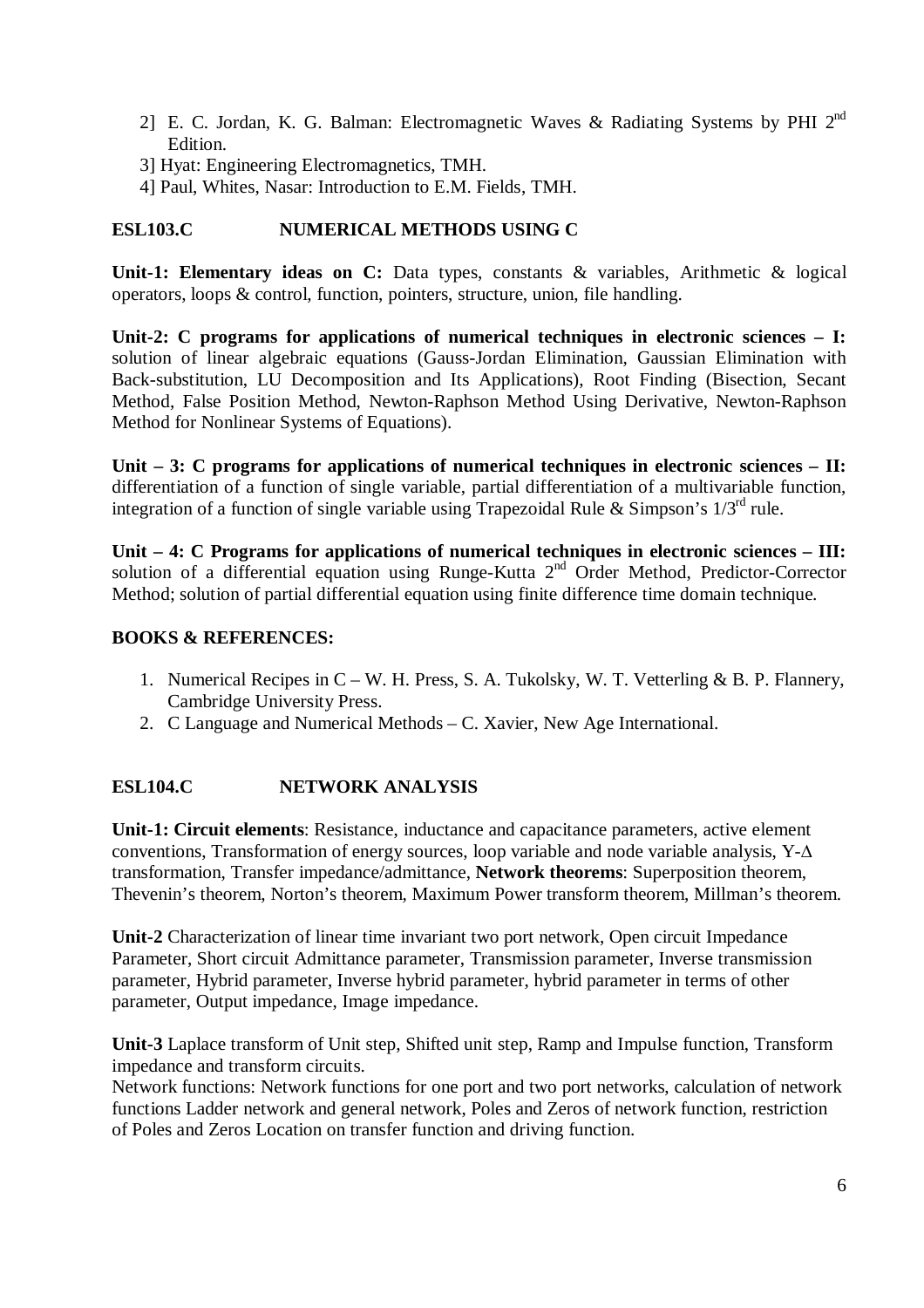BOOKS & REFERENCES:

1. Network Analysis – Van Valkenberge – PHI

#### **ESL105.C SEMICONDUCTOR DEVICES**

Unit – 1: Conductivity, Mobility and Hall Effect, Diffusion and drift of excess carriers, recombination mechanism, Trapping, Shockley–Read–Hall theory, Continuity Equation, Diffusion Length.

**Unit-2 : P-N Junction Diode:** Diffusion potential, Depletion region. Junction capacitance for an abrupt junction. Current voltage characteristics-Schottky equation. Photo-voltaic effect in pn junction.

**Zener Diode:** Junction Break down, tunneling and avalanche multiplication I-V characteristics, maximum rating of a Zener diode, application of Zener diode in voltage regulation.

**Unit-3: Bipolar Junction Transistor (BJT):** Basic current-voltage characteristics, current gain, Device Modeling: Ebers-Mol model.

**Junction Field Effect Transistor (JFET):** Basic current-voltage characteristics for uniform charge distribution, Diffusion of the linear saturation and breakdown regions in the I-V characteristics Equivalent circuit of JFET and frequency limitations.

**Unit 4: Metal semiconductor junction and MOSFET :** Metal semiconductor junction, Shottky effect**;** MOSFET:Different types of MOSFET: depletion and enhancement, n-channel and pchannel; Basic device characteristics, comparison of JFET and MOSFET

#### **BOOKS & REFERENCES:**

- 1. Solid state Electron Devices-B. G. Streetman.
- 2. Physics of semiconductor Devices-S. M. Sze.
- 3. Semiconductor Physics and Device Neamen, McGraw Hill 3/e
- 4. Electronic Devices & Circuits J. Millman and C. C. Halkias.

#### **ESL106.C PASSIVE RF TECHNIQUES**

#### **Unit-I:**

**Transmission line:** Transmission line characteristics; Transmission line equations and solution; Reflection coefficient and Transmission equation; Standing wave and standing wave ratio; Terminated Lossless Line impedance and admittance; Smith chart.

**Waveguides & Planar Transmission Lines:** Rectangular Waveguide - TE & TM modes, Dominant Mode, Cut-off frequency; Circular Waveguide - TE & TM modes, Dominant Mode, Surface wave concept - TM & TE Modes. Planar Transmission Line: Strip Line, Microstrip Line, Coplanar Waveguide (CPW). Wave Velocity & Dispersion- Group Velocity.

#### **Unit-II:**

**Resonators & Networks:** Series & Parallel Resonances, Transmission Line Resonator - Open & Short Circuited half-wavelength resonators; Dielectric Resonator - Resonant Frequencies.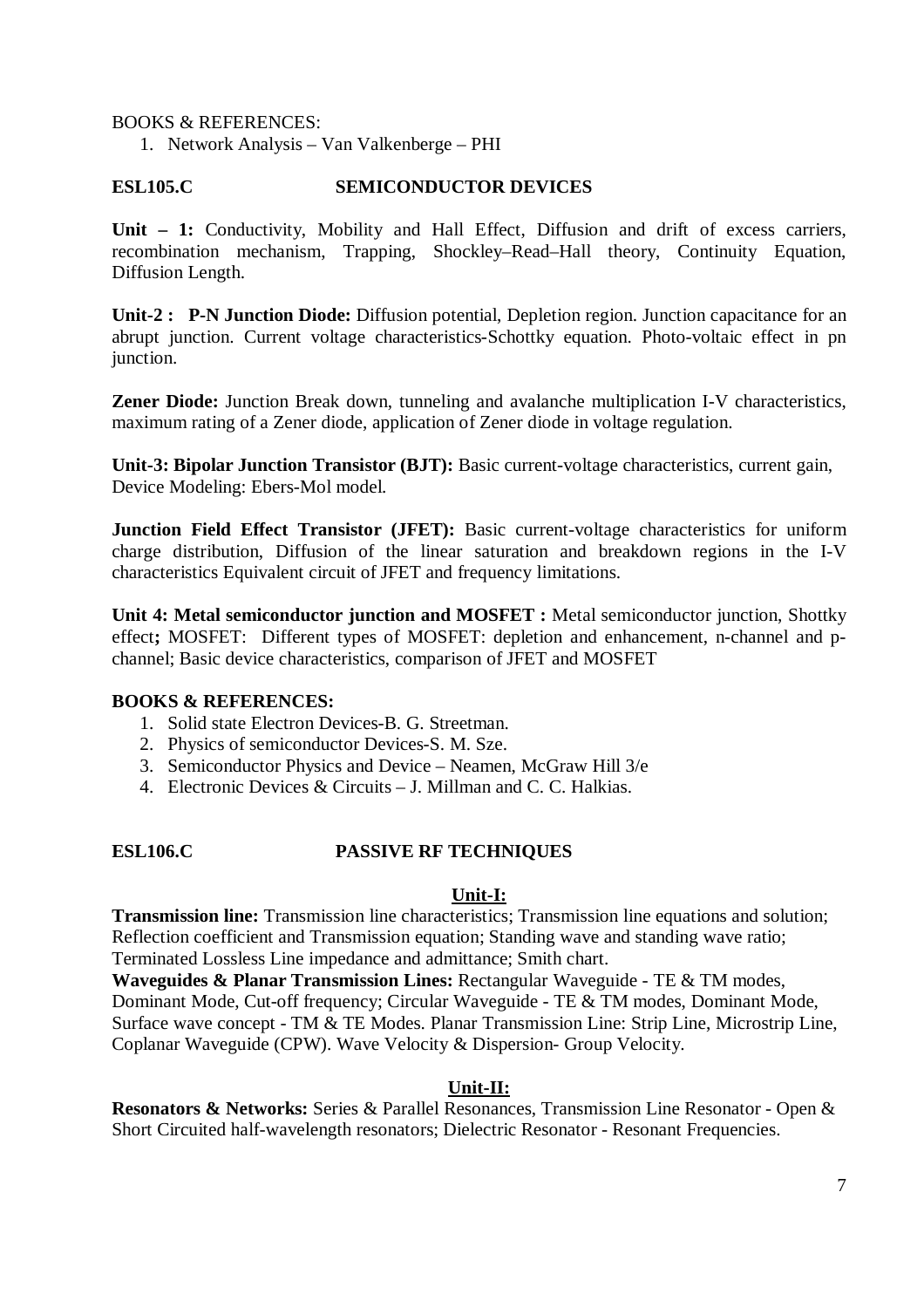Impedance & Equivalent Voltages & Currents - Even & Odd Properties; Z & Y Matrices - Reciprocal networks, Loss less networks; ABCD Matrix - Relation to Z Matrix, Equivalent Circuit for 2-Port Network; S Matrix - Reciprocal & Lossless Networks, Shift in Reference Planes. Signal Flow Graphs - Decomposition.

#### **Unit-III:**

Single & Double Stub Matching; Quarter Wave Transformer; Small Reflections - Single-Section & Multi-section transformers; Binomial & Chebyshev Multi-section Matching Transformers; Bode-Fano Criterion.

#### **Unit-IV:**

**Dividers & Couplers:** Basic Properties - 3 & 4 Port Networks; T-Junction Divider - Loss Less, Resitive; Wilkinson Divider - Even-Odd Mode Analysis; Quadrature  $(90^0)$  Hybrid; Coupled Line Directional Coupler (Excluding Multi section Coupler); Lange Coupler; The  $180^{\circ}$  Hybrid (only Ring Type).

#### **Unit-V:**

**RF/Microwave Passive Filters:** Periodic Structures - Analysis of Infinite Periodic Structure, Terminated Periodic Structure, k-beta diagram; Insertion Loss method; Filter Transformation; Coupled Line Filter; Coupled Resonator Filter - Bandpass filters using Quarterwave-Resonators & Capacitively coupled resonators.

#### **BOOKS & REFERENCES:**

- 1. Microwave Engineering D. M. Pozar, Wiley Publication
- 2. Microwave Engineering R. E. Collin, McGraw Hill Publication.

#### **ESP107.C Applied Numerical Computing Lab**

At least 12 Programs using C/ C++/ ForTran/ MATLAB/ SCILAB, depending on the facilities available in the Laboratory.

- 1. To Find out the root of the Algebraic and Transcendental equations using Bisection, Regula-falsi, Newton Raphson and Iterative Methods. Also find the rate of convergence of roots in tabular form for each of these methods.
- 2. To develop computer programs for solution of system of simultaneous linear equations using Gauss Elimination Technique, without and with specified boundary conditions, for full as well as bounded symmetric and unsymmetrical matrices
- 3. Solution of a system of simultaneous algebraic equations using the Gauss-Seidel iterative method employing the technique of successive relaxation.
- 4. To implement Newton's Forward and Backward Interpolation formula.
- 5. Linear and Non-Linear curve fitting technique.
- 6. To Integrate numerically using Trapezoidal rule.
- 7. To Integrate numerically using Simpson's rules.
- 8. To find the largest eigen value of a matrix by power-method.
- 9. To find numerical solution of ordinary differential equations by Euler's method.
- 10. Numerical solution of an ordinary differential equation using the Predictor corrector method.
- 11. To find numerical solution of ordinary differential equations by Runge-Kutta method.
- 12. Numerical solution of a system of two ordinary differential equation using Numerical integration.
- 13. Numerical solution of an elliptic boundary value problem using the method of Finite Differences.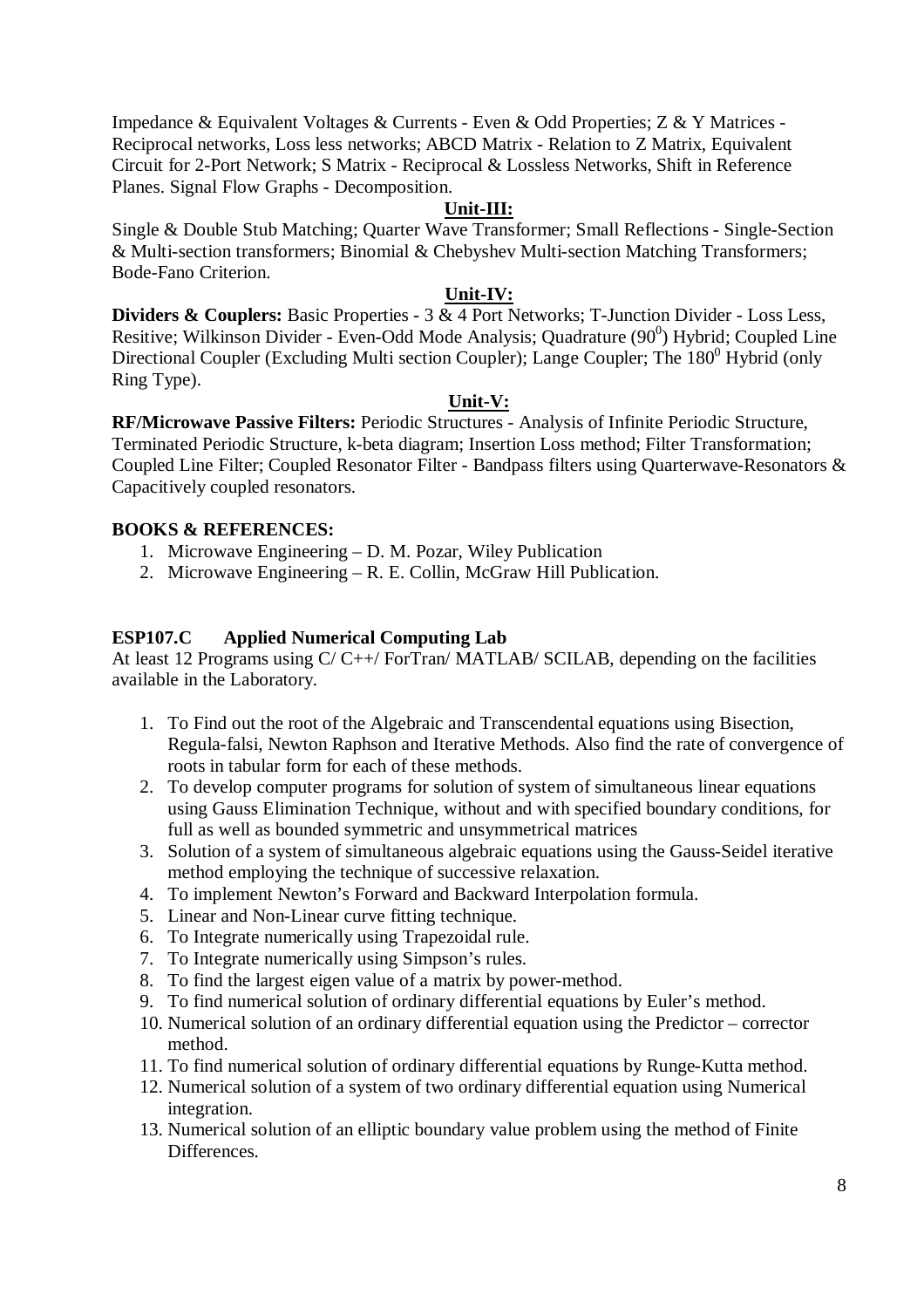- 14. Numerical solution of an elliptic boundary value problem using the method of Finite Elements.
- 15. To find the numerical solution of Laplace equation.
- 16. To find numerical solution of wave equation.
- 17. Solution of difference equations.
- 18. Determination of time response of an R-L-C circuit.

# **ESP108.C Devices Lab**

At least 8 Experiments depending on the facilities available in the Laboratory.

- 1. To study V-I characteristics of diode, and its use as a capacitance.
- 2. Study of Half wave & full wave rectifiers.
- 3. Study of Diode as clipper & clamper.
- 4. Study of Zener diode as a voltage regulator.
- 5. Study of the characteristics of transistor in Common Base configuration.
- 6. Study of the characteristics of transistor in Common Emitter configuration.
- 7. Study of CC amplifier as a buffer.
- 8. Graphical determination of small signal hybrid parameters of bipolar junction transistor.
- 9. Study of V-I characteristics of a photo-voltaic cell.
- 10. Study of characteristics of MOSFET/JFET is CS configuration.
- 11. To plot characteristics of thyristor.
- 12. To plot characteristics of UJT .
- 13. To plot characteristics of diac & Triac.
- 14. Study of loss factor in a dielectric by an impedance bridge.
- 15. Study of photo-resist in metal pattern for planar technology/PCB technology.

# **ESL201.C ANALOG CIRCUITS**

**Unit I:** Amplifiers: Transistor parameters and equivalent circuit, amplifier characteristics of transistor in CE, CB and CC configurations, small signal low and high frequency transistor circuits and analysis, the Miller effect, RC Coupled amplifier-gain band width product, effect of cascading.

Unit II: Feedback in amplifiers, effect of negative feedback on gain, distortion, input and output resistances.

**Unit III:** Operational amplifiers: Differential amplifier, Basics of OP-AMP, inverting and noninverting type, use of OP-AMP in scale changing, phase shifting, summing, voltage to current (and vice-versa) conversion, multiplying, differentiating and integrating circuits, Schmitt Trigger, Comparator.

**Unit IV:** Oscillators: Criterion for oscillation, analysis of Hartley, Colpitt, RC (phase shift) and Wein-bridge oscillator, circuit analysis of astable, monostable and bistable multivibrators using OP-Amps.

#### BOOKS & REFERENCES:

- 1. Electronic Device & Circuits Millman, Halkies & Satyabrata Jit, TMH Publications.
- 2. Electronic Devices & Circuit Theory Boylested and Nashelsky, PHI Publications
- 3. Operational Amplifier and Linear Integrated Circuits R. F. Coughlin & F. F. Driscoll.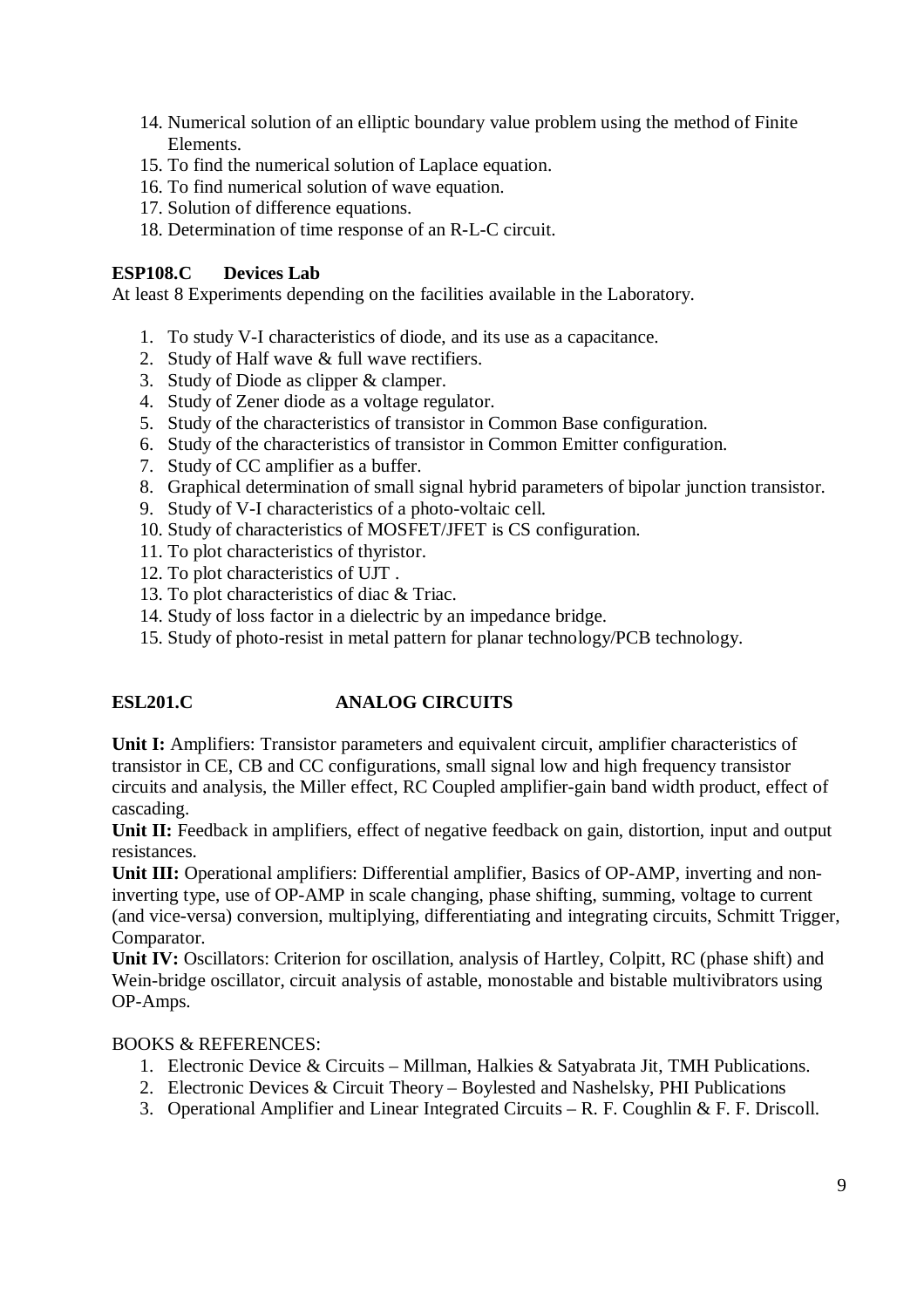# **ESL202.E Active RF Devices & Circuits**

**Unit-1: Tunnel Diode:** Degenerate semiconductors. Energy level diagrams of a tunnel diode with and without biasing, Transport mechanism and the origin of negative resistance region in I.-V characteristics.

**IMPATT Diode:** Static characteristics, Field distribution, Breakdown voltage, Space charge effect, dynamic characteristics, small signal Analysis.

**Unit-2: Transferred-Electron Device (TED):** Bulk negative differential resistivity (NDR). Energy band structures of GaAs and the transferred-electron effect.

**Unit-3: Small signal amplifiers**: Low noise, maximum gain, stability.

**Broad band amplifiers:** Matching circuits, traveling wave amplifiers.

**Power amplifiers**: Efficiency, device modeling, measurement.

**Unit-4: Mixers**: Single ended, balanced, double balanced, different configurations for microstrip, noise properties, simulations.

**Oscillators**: Various configurations using diode, BJT & FET, stability and noise, resonators, VCO.

# **BOOKS & REFERENCES:**

- 1. Microwave Engineering D. M. Pozar, Wiley Publication
- 2. Microwave Engineering R. E. Collin, McGraw Hill Publication.

# **ESL203.C DIGITAL ELECTRONICS**

**Unit-1** Boolean algebra, DeMorgan's Law, Standard and K-map representation of logic functions, Simplification of Logical functions Using K-map, minimization of logical function specified in Minterms/Max terms, Don't care condition, NAND & NOR DTL Gates, Modified DTL Gates, TTL.

**Unit-2** Binary adder, Binary substractor, Digital comparator, Parity checker/generator, Encoder/ Multiplexer, Decoder/Demultiplexer, Code Converters, BCD-to-7-segment Decoder/Driver.

**Unit-3** Analog to Digital and Digital to Analog converters, ROM, 2-dimensional addressing of a ROM and their applications, elementary idea of RAM, EPROM and EEPROM*.*

**Unit-4** 1 bit-memory cell, Clocked S-R Flip Flop, J-K Flip flop, Master slave Flip Flop, T and D type Flip Flop, excitation table of Flip Flop, Conversion from one type of Flip Flop, Ripple counter, Synchronous counter, applications of counters, Shift register.

# **Text BOOKS & REFERENCES:**

- **1.** Modern Digital Electronics, 3rd edition by R.P.Jain, (TMH**)**
- 2. Digital Design by Mano (PHI)

# **ESL204.C LIGHTWAVE THEORY**

Unit – I: Optical absorption, Electron-hole pair formation, Radiative and non-radiative recombination, light emitting diode: Electroluminiscent processes, LED materials, Device configuration and efficiency, Coupling Loss, Light output from LED, Heterojunction LED.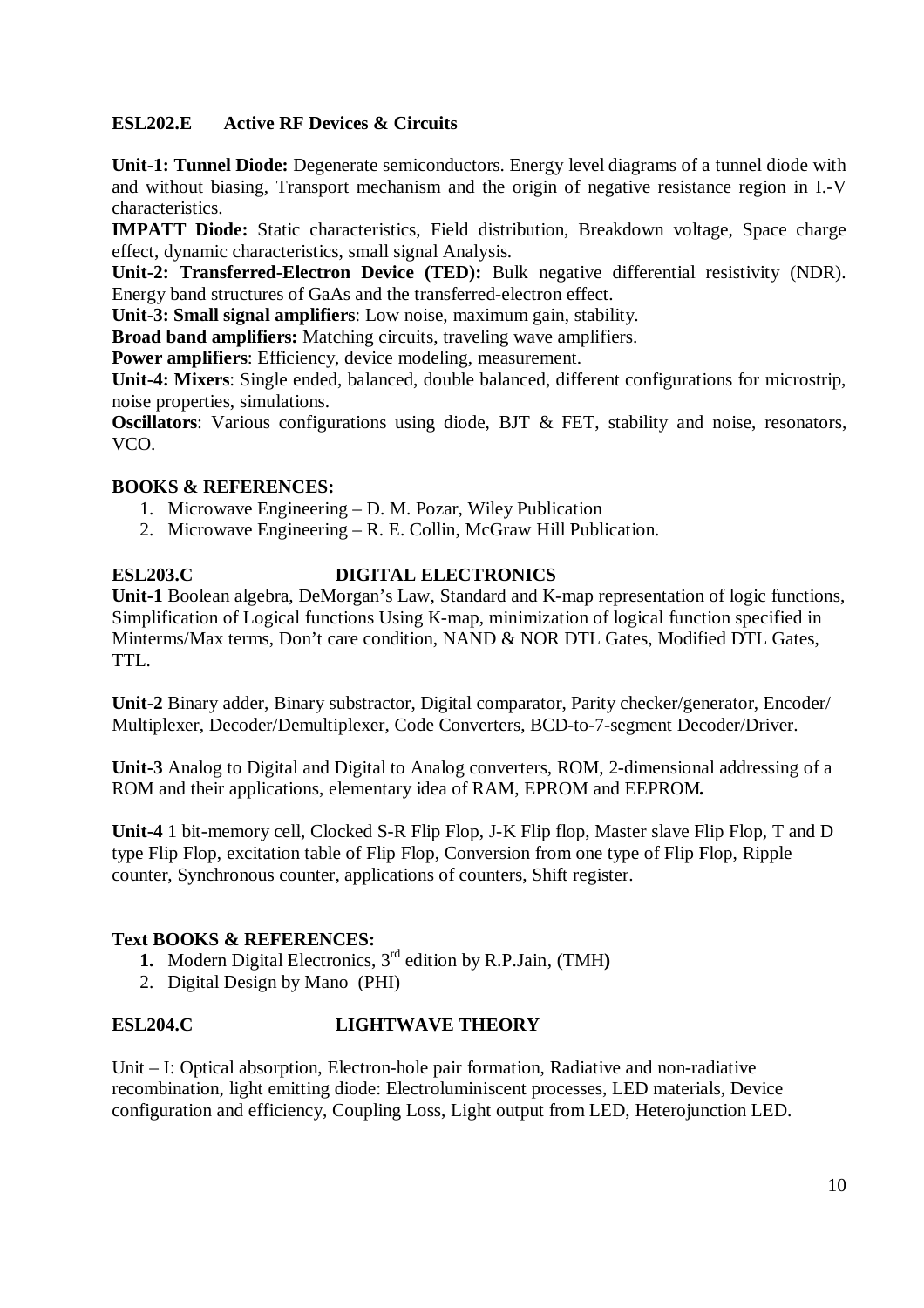Unit – II: LASER Operating Principles: Spontaneous emission, stimulated emission and absorption of radiation in a two-level system, Einstein coefficients, population inversion, Gain in a two-level lasing medium; need for optical resonators, threshold condition for lasing, line shape function and line broadening mechanism, modes of rectangular cavity and open resonator.

Unit – III: Properties of LASER beam and Types of LASER:- Coherence: temporal, spatial; directionality. Doped insulator LASER (Ruby, Nd, YAG); Gas LASER: He-Ne,  $CO<sub>2</sub>$ ), Liquid dye LASER.

Unit – IV: Semiconductor LASER: - Lasing condition and gain coefficient in a semiconductor, relation of the gain co-efficient to current density, junction laser and operating principles, threshold current density for semi-conductor laser, threshold current density from spontaneous emission rate, power output, Heterojunction laser.

# TEXT & REFERENCES

- 1. Semiconductor Electronic Devices P. Bhattacharya
- 2. Optoelectronics: An introduction J. Willson & J. F. B. Hawakakis (PHI)
- 3. LASERS-Theory & Applications: K. Thyagarajan & A. K. Ghatak
- 4. Semicondutor optoelectronic devices P. Bhattacharya (PHI)
- 5. Optoelectronics and Fiber Optics Communications C. K. Sarkar and D. C. Sarkar

# **ESL205.C BASIC CONTROL THEORY**

**Unit-I:** Concept of control systems - Open & closed loop systems, Linear & Non-linear Systems, Difference between open & closed loop systems.

Mathematical models of physical systems: Electrical systems, Mechanical systems & their conversions, Transfer function, Block diagrams and signal flow graph, Mason's gain formula, Application of SFG.

Types of Feedback, Difference between positive and negative feedbacks, effects of feedback on control systems.

**Unit-II:** Time Domain Analysis - Types of standard signals (step, ramp, impulse & parabolic), 1st & 2nd Order Systems, Time response of 1st & 2nd order systems to Unit Step and Ramp input signals, Time Specifications, Steady State and transient response of systems, steady state error. **Unit-III:** Stability Analysis of Control System - Necessary conditions of stability, Hurwitz stability criterion, Routh stability criterion and its applications. Root Locus concepts, Rules for construction of root loci.

**Unit-IV:** Frequency domain analysis - Bode plot, Stability from bode plots, Nyquist criterion & its application to determine stability. Gain & phase margin.

BOOKS/ References:

- 1. Control System Engineering Dr. R. Anandanatarajan & P. Ramesh Babu, Scitech Publications (India) Pvt. Ltd. 92008)
- 2. Automatic Control System by B.C.Kuo (PHI)
- 3. Moden Control Engineering by K. Ogata (PHI)
- 4. Control Engineering by Nagarath & Gopal (New Age)
- 5. Modern Control Engineering by D. Roy Choudhury (PHI)
- 6. Control Systems, Theory and Applications by S. Ghos (Pearson Education).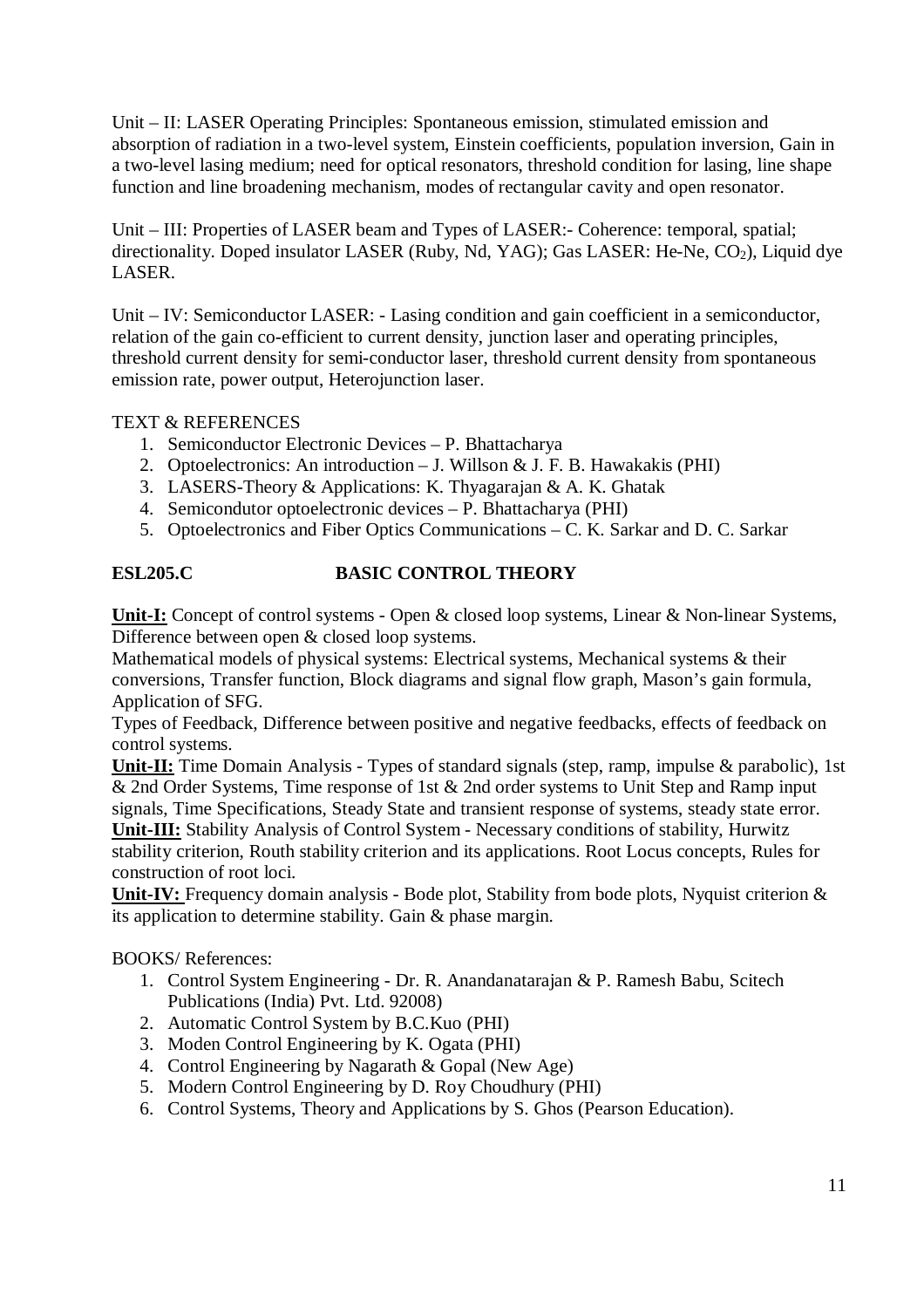# **ESP206.C Digital Electronics Lab**

3 Credits (0-0-6)

At least 8 Experiments depending on the facilities available in the Laboratory.

- 1. Study of TTL gates AND, OR, NOT, NAND, NOR, EX-OR, EX-NOR.
- 2. Design & realize a given function using K-maps and verify its performance.
- 3. To verify the operation of multiplexer & Demultiplexer.
- 4. To verify the operation of comparator.
- 5. To verify the truth tables of S-R, J-K, T & D type flip flops.
- 6. To verify the operation of bi-directional shift register.
- 7. To design & verify the operation of 3-bit synchronous counter.
- 8. To design and verify the operation of synchronous UP/DOWN decade counter using J K flip-flops & drive a seven-segment display using the same.
- 9. To design and verify the operation of asynchronous UP/DOWN decade counter using J K flip-flops & drive a seven-segment display using the same.
- 10. To design & realize a sequence generator for a given sequence using J-K flip-flops.
- 11. Study of CMOS NAND & NOR gates and interfacing between TTL and CMOS gates.
- 12. Design a 4-bit shift-register and verify its operation . Verify the operation of a ring counter and a Johnson counter.
- 13. Design all gates using computer simulations.
- 14. Write programs for the following circuits, check the wave forms and the hardware generated
	- a. half adder
	- b. full adder
- 15. Write programs for the following circuits, check the wave forms and the hardware generated
	- c. multiplexer
	- d. demultiplexer
- 16. Write programs for the following circuits, check the wave forms and the hardware generated
	- e. decoder
	- f. encoder
- 17. Write a program for a comparator and check the wave forms and the hardware generated
- 18. Write a program for a code converter and check the wave forms and the hardware generated
- 19. Write a program for a FLIP-FLOP and check the wave forms and the hardware generated
- 20. Write a program for a counter and check the wave forms and the hardware generated
- 21. Write programs for the following circuits, check the wave forms and the hardware generated
	- g. register
	- h. shift register
- 22. Implement any three (given above) on FPGA/CPLD kit.
- 23. Simulate logic expressions and determine their truth tables.
- 24. Simulate logic expression of full adder circuit and determine its truth table.
- 25. Simulate a synchronous 4-bit counter and determine its count sequence.
- 26. Simulate a master-slave flip-flop using NAND gates and study its operation. Study the operation of asynchronous preset and clear.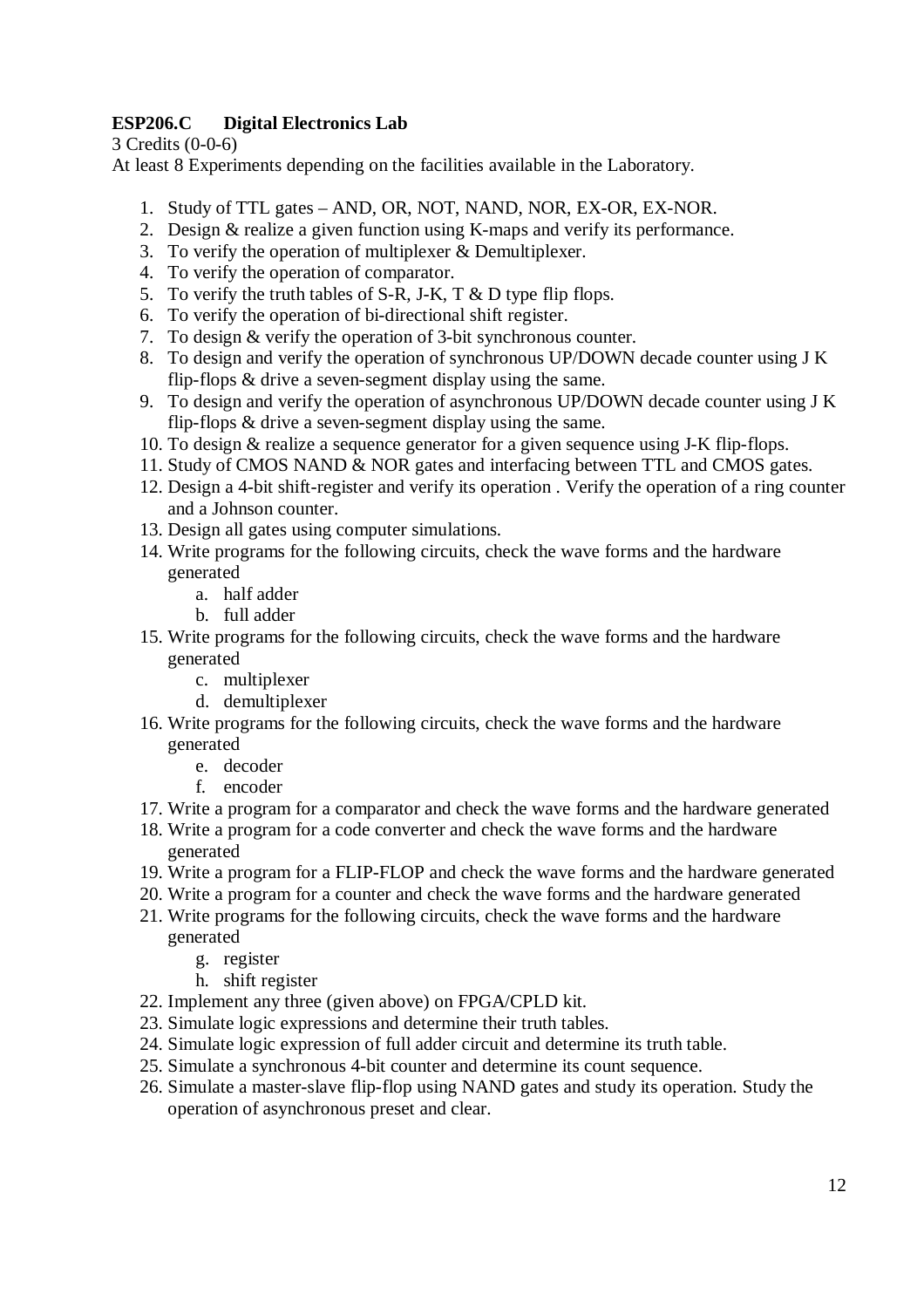# **ESP207.C Analog Circuits Lab**

3 Credits (0-0-6)

At least 8 Experiments depending on the facilities available in the Laboratory.

- 1. To study Phase Shift Oscillator with and without buffer between RC Section.
- 2. To study operation of Hertly Oscillator.
- 3. To study operation of Instrumentation Amplifier.
- 4. To study the operation of Half wave voltage doubler.
- 5. To study Wein Bridge Oscillator and the effect on Output frequency of variation in RC combination.
- 6. To study the change in frequency of triangular wave with change in input voltage.
- 7. To study change in frequency of square wave with change in input voltage.
- 8. To determine CMRR of a differential amplifier.
- 9. To study op-amp based inverting and non-inverting amplifiers, voltage comparator and zero crossing detector.
- 10. To study op-amp based Adder and integrator circuits.
- 11. To study RC low pass and high pass active filters and draw outlput voltage waveform for square wave input.
- 12. To study Op-Amp based triangular wave generator.
- 13. To study operation of IC74123 as monostable multivibrator.
- 14. To design and fabricate Op-Amp. Base astable multivibrator and verify experimentally frequency of oscillation.
- 15. To study operation of IC NE/SE 566 voltage controlled oscillator and determine output frequency for various voltage levels.
- 16. To study Op-Amp. Based V to I and I to V converters.
- 17. To study a PLL circuit and determine the free running frequency.
- 18. To study Op-Amp. based sample and hold circuit.
- 19. Simulate and study half-wave, full-wave, and bridge-rectifier.
- 20. Simulate and study diode clipper and clamper circuits.
- 21. Simulate and study emitter bias and fixed bias BJT and JFET circuits, and determine quiescent conditions.
- 22. Simulate a common emitter amplifier using self biasing and study the effect of variation in emitter resistor on voltage gain , input and output impedance.
- 23. Determine the frequency response of Vo/Vs for CE BJT amplifier. Study the effect of cascading of two stages on band width.
- 24. Simulate and study Darlington pair amplifier circuit and determine dc bias and output ac voltage.
- 25. Study an operational amplifier and find out: CMMR, gain band width product, slew rate, 3-db frequency, and input offset voltage.
- 26. Simulate and study active low pass, high pass, and band pass filters.
- 27. Simulate and study class A, B, C, and AB amplifier.
- 28. Study the operation of 555 timer oscillator.

# **ESL301.C MICROPROCESSOR**

Unit – I: Evolution. Architecture of 8085. CPU, Address & Data Bus. Memory mapping & organization. Register Organization. Memory mapped I/O & I/O mapped I/O.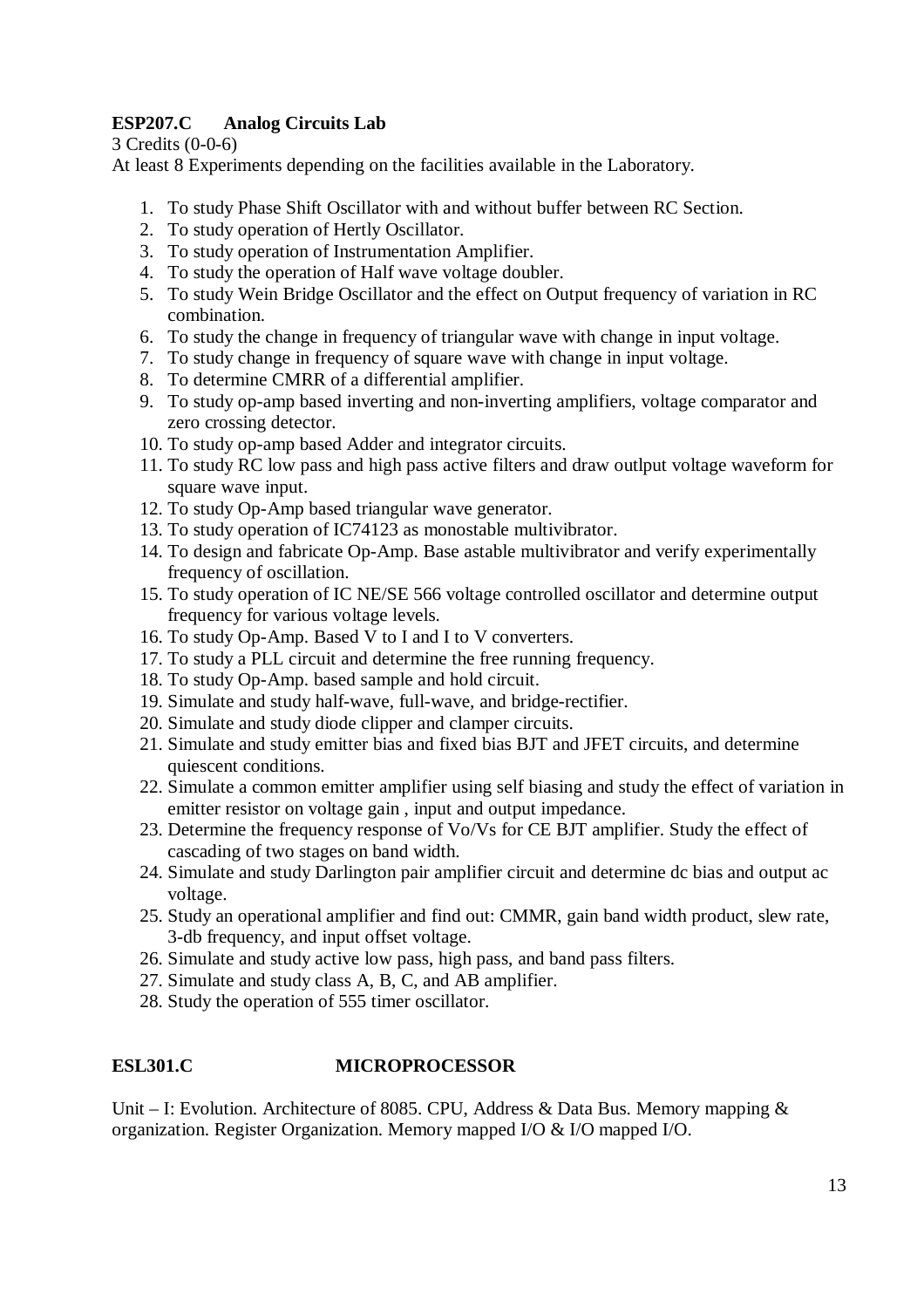Unit – II: Assembly Language Programming: Timing diagram of different cycles. Types of Addressing Modes. Instruction Set of 8085. Arithmetic, Data transfer, stack I/O instruction & programming as assembly language.

Unit – III: Architecture of 16-bit microprocessor: 8086, 8088. Types of addressing modes, Addressing & addressing decoding. Instructions set & assembly language programming.

Unit – IV: General purpose programmable peripheral devices 8255. Interfacing of 8151, 8251, 8253, 8257, 8259, 8279.

# BOOKS & REFERENCES:

- 1. Microprocessor Architecture, Programming and Applications R. S. Gaonkar
- 2. Microprocessor and Digital Systems D. Hall
- 3. Microprocessor S. I. Ahson

# **ESL302.C INSTRUMENTATION**

**Unit-1** Classification of Instrument, Errors in measurement, accuracy, precision, significant figures, statistical analysis, probability of error, limiting error.

DC volt meter, DC Ammeters, Ohm meter, analogue multimeter (VOM), a.c indicating instrument, electrodynamometer in power measurement, power factor meter.

**Unit-2** Wheatstone bridge, A.C bridge and their application, Maxwell bridge, Hay bridge, Schering bridge, Wein bridge. Electronic multimeter, Digital voltmeter, Digital frequency meter , time period measurement technique.

**Unit-3** CRO: CRT, electron gun, electrostatic focusing, electrostatic deflection, post deflection acceleration, Screen of CRT, Graticule, Acquadag, time base generator, Oscilloscope amplifier, Attenuator, measurement of voltage, current, phase and frequency in CRO. Multi input CRO, Analog storage oscilloscope and digital storage oscilloscope; seven segment display, Liquid crystal display.

**Unit-4** Transducers: Classification of transducer, Displacement transducers, LVDT, strain gauge, resistance thermometer, thermistor, thermocouple, tachogenerators, Inductance, Capacitance, Piezoelectric, thermo electric, Hall Effect & Photoelectric Transducers.

# **BOOKS & REFERENCES:**

- 1. Modern Electronic Instrumentation and Measurement techniques by A. Helfrick, W. Cooper (PHI)
- 2. Measurement Systems, Applications & Design E. O. Deoblin
- 3. A course in Electrical and Electronics Measurement & Instrumentation by A.K.Sawhney
- 4. Principles of Industrial Instrumentation: D.Patronbis,
- 5. Electronics Measurement and Instrumentation : Oliver and Cage
- 6. Electronic Instrumentation Rajan & Sharma
- 7. Instrumentation: Devices & Systems Rangan, Sarma, Mani (TMH 3rd Ed.)

# **ESL303.C BASIC COMMUNICATION THEORY**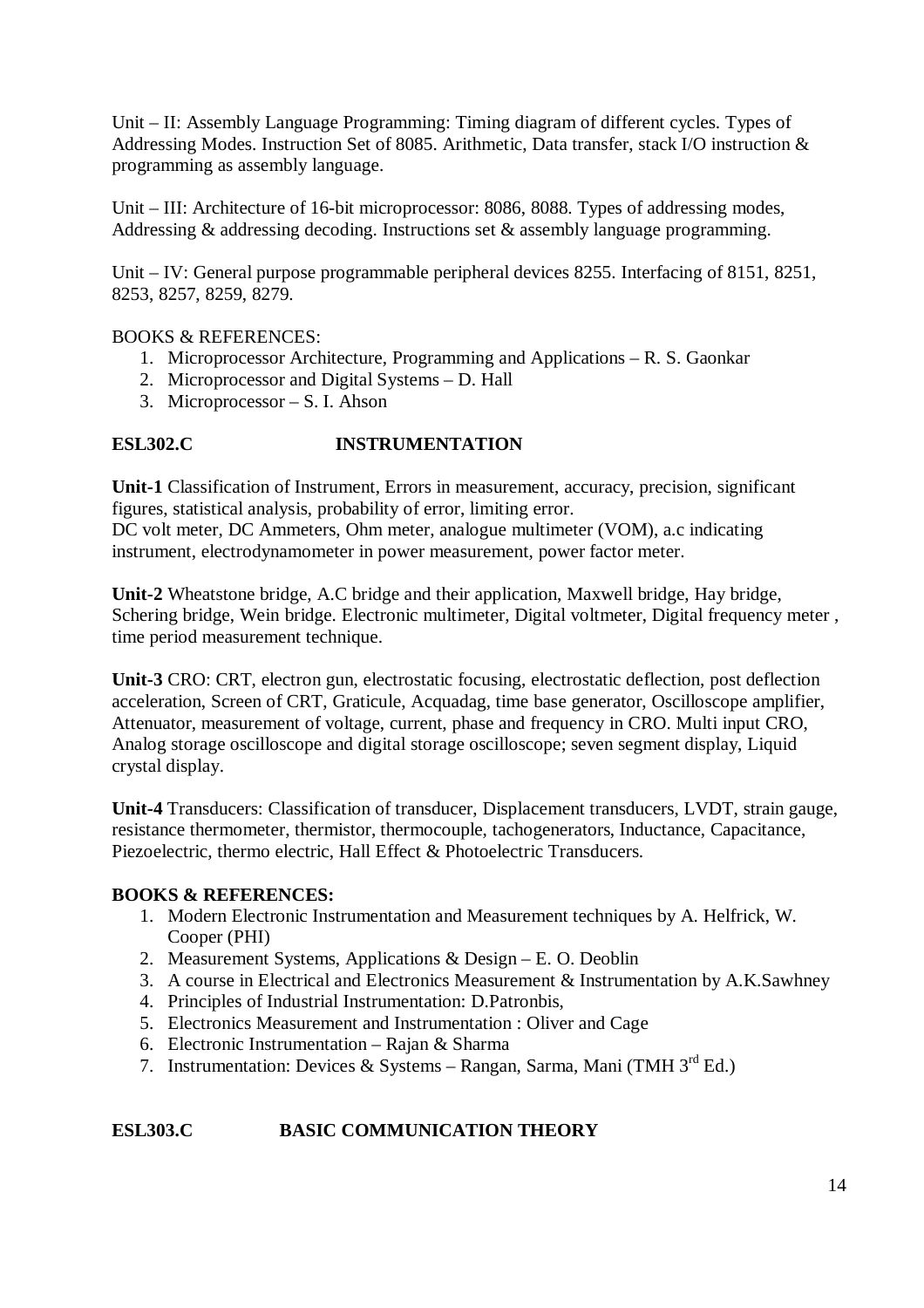**Unit –1:** Transmission through Linear System; Ideal and Practical Filters; Distortion over a channel; Energy and Energy Spectral Density; Power and Power Spectral Density (2 hours)

**Unit –2:**Linear Modulation: Principle, Generation, and Detection of DSB, DSB-SC, AM, and SSB; **Exponential Modulation:** Concept of Instantaneous Frequency, Bandwidth of Angle Modulated Wave, Indirect (Armstrong) and Direct Generation of FM, FM Demodulation*(6 hours)*

**Unit – 3:** Low Pass Signal Sampling approximations, Quantization, PCM, DPCM, Delta Modulation, Adaptive Delta Modulation, ASK, PSK, DPSK, and FSK. *(7 hours)*

**Unit – 4:** AM receiver SNR, Noise in DSB-SC & SSB using coherent receiver, Noise in AM using envelop detection, Noise in FM system, FM threshold effects, Pre-emphasis and Deemphasis in FM, BW requirements for CW Modulation. *(7 hours)*

**Unit – 5:** Discrete message, Concept of Information amount, Entropy, Information Rate, Coding to increase Average Information per Bit, Shannon's Theorem, Channel capacity, Gaussian Channel Capacity, BW-S/N Tradeoff, Orthogonal Signals for Shannon's Limit, Orthogonal Signal Transmission efficiency. *(8 hours)*

# **BOOKS & REFERENCES:**

- **1.** Principles of Communication Systems Taub & Scheiling, TMH  $2<sup>nd</sup>$  Edition.
- **2.** Modern Digital and Analog Communication Systems *B. P. Lathi*, OXFORD University Press, 3<sup>rd</sup> Edition.
- **3.** Communication Systems *Symon Hykins*, New Age International.
- **4.** Electronic Communication System *Kennedy*, TMH Publication.

# **ESL304.C SIGNALS AND SYSTEMS**

# **Unit –1**

Signals, Transformation of independent variables, Basic continuous time signals, Basic discrete time signals, Systems, properties of systems, Representation of signals in terms of impulses, continuous time systems, convolution integral, properties of LTI systems, Digital signal processing and its benefits, Discrete time LTI systems, Convolution sum. *(6 hours)*

# **Unit-2**

Typical real-time DSP systems, analog to digital conversion process, sampling-low pass and band pass signals, uniform and non-uniform quantisation and encoding, over sampling in A/D conversion, digital to analog conversion process: signal recovery, The DAC, anti-imaging filtering, over sampling in D/A conversion. *(6 hours)*

# **Unit- 3**

Response of continuous time LTI system to complex exponentials, representation of periodic signals, the continuous time Fourier series, Approximation of periodic signals using Fourier series, **Representation of aperiodic signals**: Frequency and impulse response of a LTI system characterized by differential equation, First order systems. *(6 hours)*

# **Unit-4**

**Discrete Transform**: introduction, Fourier series, The Fourier transform, DFT and its inverse, properties of the DFT, computational complexity of the DFT, **The decimation in time FFT algorithm**: the butterfly, computational advantage in FFT, Inverse FFT. *(6 hours)*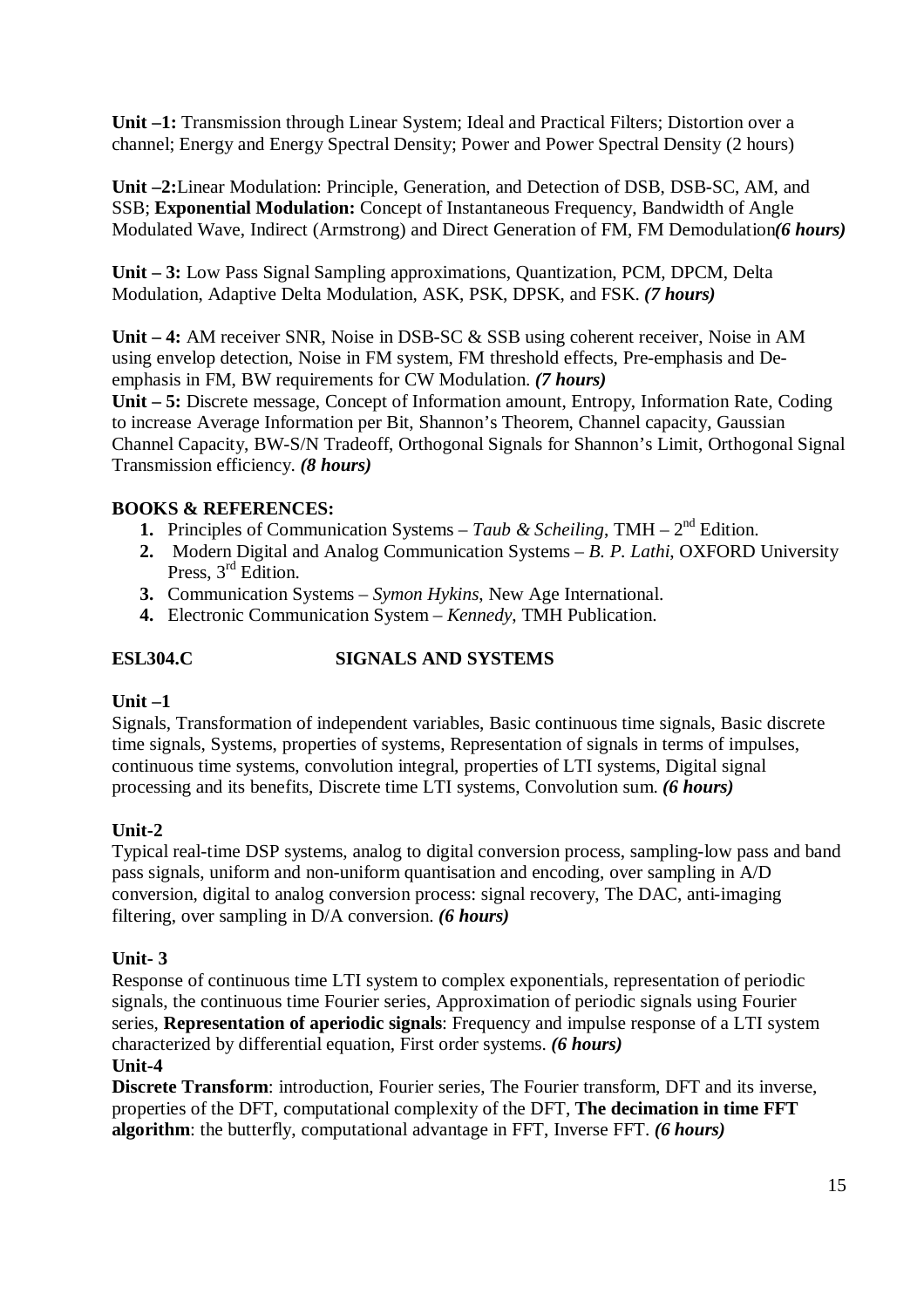# **Unit- 5**

Discrete time signals and systems, The z-transform, **The inverse z-transform**: power series method, partial fraction expansion method, properties of the z-transform, some applications of the z-transform in signal processing: pole zero description of discrete time system, frequency response estimation via FFT, Difference equation, application in digital filter design. *(6 hours)*

# **BOOKS & REFERENCES:**

1. Fundamentals of Signals & Systems – M. J. Roberts (TMH)

2. Digital Signal processing A practical approach, by Emmanuel C. Ifeachor, Barrie W. Jervis, Pearson education 2nd edition.

3. Digital Signal Processing Principles, Algorithms and Applications by J. Prokais and D. G. Manolakis (PHI  $3<sup>rd</sup>$  edition)

4. Theory and Problems of Signals and Systems Schaum Series

# **ESL305.C Radiating Systems and Electromagnetic Propagation**

Unit – I: Antennas: radiation concepts (diploes, infinitesimal current element, half-wave current element), Antenna parameters (gain, efficiency, directivity, beam-width, bandwidth).

Unit – II: Analysis and synthesis of simple linear arrays (Array Factor, Pattern Multiplication, Array Directivity).

Unit – III: Principle of Reciprocity, Equivalence theorems and application to horns. Microstrip Antenna - Transmission Line Model.

Unit – IV: Ionospheric Propagation: Elementary ideas on formation of ionospheric layers, Ionosphere as a Plasma medium (determination of its dielectric constant), Skip Distance, Maximum Usable Frequency, Virtual Height, Secant Law, effects of earth's magnetic field.

# BOOKS & REFERENCES:

1. R. E. Collin, Antennas and Radiowave Propagation, McGrawHill.

- 2. C. A. Ballanis, Antennas.
- 3. Raju, Antennas and Wave Propagation, Pearson Education.

# **ESP306.C Microprocessor and Microcontroller Lab**

3 Credits (0-0-6)

At least 8 Experiments depending on the facilities available in the Laboratory.

- 1. Introduction to 8085 kit.
- 2. Addition of 2-8 bit number, sum 8- bit
- 3. Addition of 2-8 bit number, sum 16- bit
- 4. Subtraction of 2-8 bit number.
- 5. a) Find 1s complement of 8 bit number. b) Find 1s complement of 16 bit number.
- 6. a) Find 2s complement of 8 bit number. b) Find 2s complement of 16 bit number.
- 
- 7. a) Shift an 8 -bit no. by one bit. b) Shift a 16 -bit no. by one bit.
- 8. Find Largest of two 8 bit numbers.
- 9. Find Largest among an array of ten numbers (8-bit).
- 10. Sum of series of 8 bit numbers.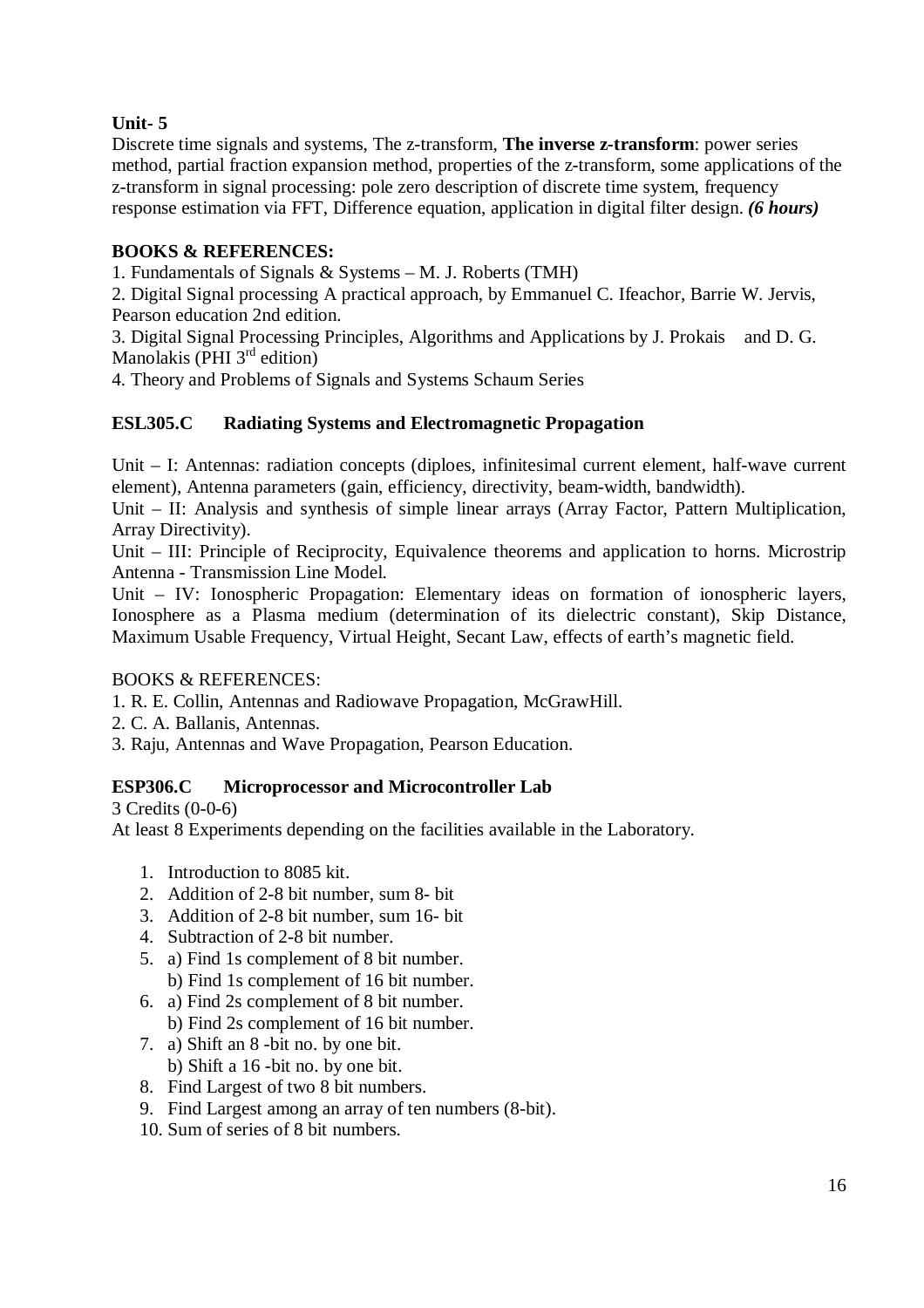# **8051 Micro Controller**

- 11. Write an Assembly language Programme (ALP) to generate 10kHz square wave.
- 12. Write an ALP to generate 10 kHz frequency using interrupts.
- 13. Write an ALP to interface one Microcontroller with other wring serial/parallel communication.
- 14. Write an ALP for temperature & pressure measurement & to display on intelligent LCD display

# **PIC Microcontroller**.

- 15. Write an ALP for PWM based speed control of motor .
- 16. Write an ALP for PWM based regulator of voltage.
- 17. Write an ALP to send/receive the data from an computer to MC through serial communication

# **General**

- 18. Study of Development tools/environment for Microcontroller Programme.
- 19. Develop an embedded system for traffic light controller using Micro controller
- 20. Develop an embedded system for the automatic motion of a car (Model of car)  $\&$ Subsequent display on LCD using Microcontroller.

# **ESP307.C Communication Lab**

3 Credits (0-0-6)

At least 8 Experiments/ Simulations depending on the facilities available in the Laboratory.

- 1. To study amplitude modulation and determine depth of modulation.
- 2. To study generation of DSB-SC signal using balanced modulator.
- 3. To study generation of SSB signal
- 4. To study envelope detector for demodulation of AM signal and observe diagonal peak clipping effect.
- 5. To study super heterodyne AM receiver and measurement of sensitivity, selectivity and fidelity.
- 6. To study frequency modulation using voltage controlled oscillator.
- 7. To study operation of phased lock loop.
- 8. To detect FM signal using Phase Locked Loop.
- 9. To study operation of PLL as frequency multiplier/divider.
- 10. To study the operation of LM331 as V.F. converter.
- 11. To study the intensity modulation technique using digital input signal.
- 12. To measure noise figure using a noise generator.
- 13. To study PAM, PWM and PPM.
- 14. To realize PCM signal using ADC and reconstruction using DAC and 4 bit/8bit system. Observe quantization noise in each case.
- 15. To study Delta Modulation and Adaptive Delta Modulation.
- 16. To study PSK-modulation system.
- 17. To study FSK-modulation system.
- 18. To study sampling through a Sample-Hold circuit and reconstruction of the sampled signal and observe the effect of sampling rate & the width of the sampling pulses.
- 19. To study functioning of colour television
- 20. Fabricate and test a PRBS generator
- 21. Realization of data in different forms, such as MRZ-L,NRZ M&N,NRZ-S.
- 22. Manchester coding & decoding (Biphase L) of NRZ-L data.
- 23. Study of wave guide components.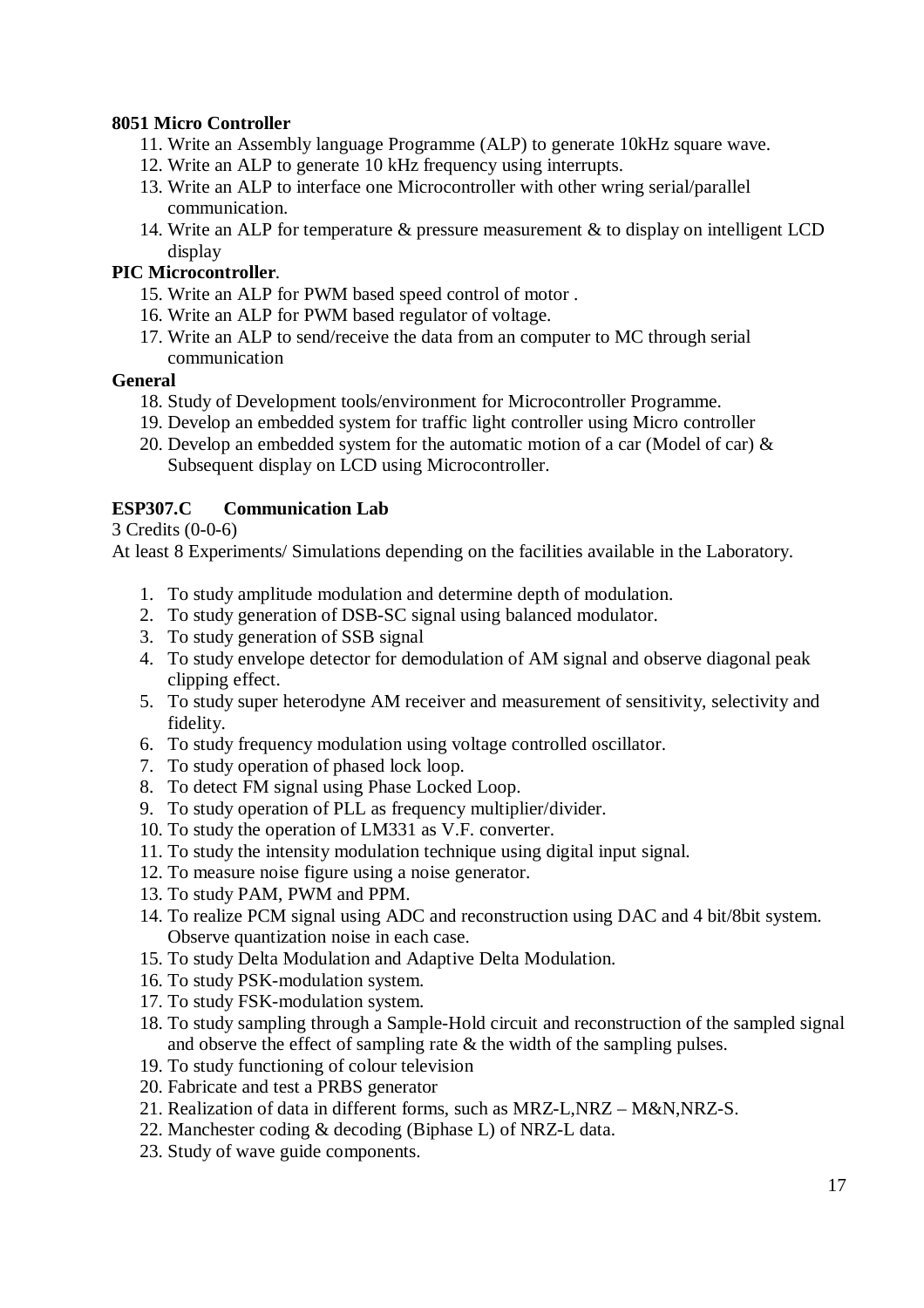- 24. To study the characteristics of reflex Klystron and determine its timing range.
- 25. To measure frequency of microwave source and demonstrate relationship among guide dimensions, free space wave length and guide wavelength.
- 26. To measure VSWR of unknown load and determine its impedance using a smith chart.
- 27. To match impedance for maximum power transfer using slide screw tuner.
- 28. To measure VSWR, insertion losses and attenuation of a fixed and variable attenuator.
- 29. To measure coupling and directivity of direction couplers.
- 30. To measure insertion loss, isolation of a three port circulator.
- 31. To measure the Q of a resonant cavity.
- 32. To study the V-I characteristics of GUNN diode.
- 29. To represent basic signals (Unit step, unit impulse, ramp, exponential, sine and cosine).
- 30. To develop program for discrete convolution.
- 31. To develop program for discrete correlation.
- 32. To understand stability test.
- 33. To understand sampling theorem.
- 34. To design analog filter(low-pass, high pass, band-pass, band-stop).
- 35. To design digital IIR filters(low-pass, high pass, band-pass, band-stop).
- 36. To design FIR filters using windows technique.
- 37. To design a program to compare direct realization values of IIR digital filter
- 38. To develop a program for computing parallel realization values of IIR digital filter.
- 39. To develop a program for computing cascade realization values of IIR digital filter
- 40. To develop a program for computing inverse Z-transform of a rational transfer function.

# **ESL411.S MICROCONTROLLER**

**Unit-1** Intro to Microcontroller, Microprocessor vs. Microcontroller, CPU, The buses, Input output devices, Pin configuration of 8051.

**Unit-2:** I/O port structure, memory organization, Special function register, External RAM.

**Unit-3:** Addressing modes, Instruction types, Assembly language instructions.

**Unit-4:** Timer mode register, timer control register, timer modes & overflow flag, clocking sources, starting, stopping and controlling the timer, initializing and controlling timer, Baud rate generation.

#### **BOOKS & REFERENCES:**

- 1. The 8051 Microcontroller by I. Scott Mackenzie  $2<sup>nd</sup>$  edition
- 2. The 8051 Microcontroller architecture, programming and application by K. J. Ayala.
- 3. The 8051 Microcontroller and embedded system by M. A. Mazidi, J. Mazidi.

# **ESL412.S Embedded system design**

**Unit-1** Introduction to embedded system, Processor in the system, software embedded into system, embedded system on chip.

Devices and device drivers: I/O devices, timer and counting devices, I/O buses, ISA, PCI, parallel and serial port device drivers, interrupt servicing mechanisms.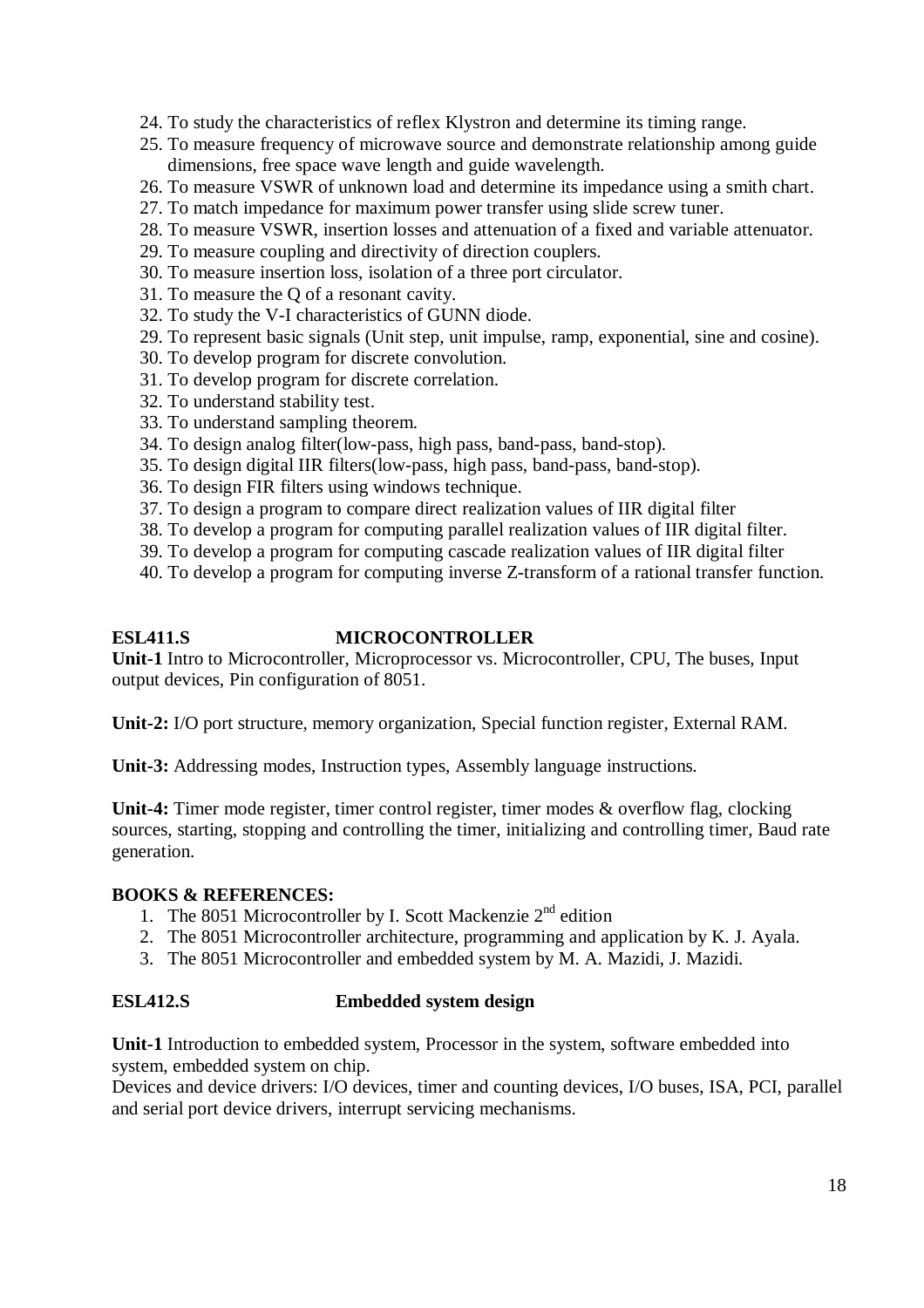**Unit-2** Software and programming concept: processor and memory selection for embedded systems, embedded programming in C++, multiple processes and application, sharing data by multiple tasks and routines, inter process communications.

**Unit-3** OS services, I/O subsystems, network OS, RTOS and embedded system OS, need for a well tested and debugged RTOS.

**Unit-4** Hardware and Software co-design: embedded system design and co-design issues, design cycle in the development phase for an embedded system, use of software tools. Case study of an embedded system for a smart card.

# **BOOKS & REFERENCES:**

- 1. Embedded system architecture, programming and design, Raj Kamal, TMH
- 2. Hardware and software co-design of embedded systems, Ralf Niemann, Kluwer Academic.
- 3. Embedded Real Time System Programming, S. V. Iyer and Pankaj Gupta, TMH.

# **ESL413.S MICROPROCESSOR BASED BIOMEDICAL INSTRUMENTATION**

# **Microprocessor Based Instrumentation:**

**Unit-1:** General interfacing Technique, Input signals, output signals, GPIB (IEEE 488 family) bus interfacing system, RS232 family interfacing system.

**Unit-2:** Data acquisition systems, Interfacing of: Higher order Data converter, stepper motors and control, DC motor and control, elevator and traffic control systems.

#### **Biomedical Instruments:**

**Unit-3:** Biomedical signals and electrodes, Recording Systems.

**Unit-4:** ECG, Computer aided ECG analysis, Electroencephalograph, Introduction to biomedical telemetry.

# **BOOKS & REFERENCES:**

- 4. Microprocessor Architecture, Programming and Applications R. S. Gaonkar
- 5. Microprocessor and Digital Systems D. Hall
- 6. Microprocessor S. I. Ahson
- 7. Handbook of Biomedical Instrumentation R. S. Khandpur
- 8. Biomedical Instrumentation L. Cromwell

# **ESL414.S PROCESS & INTELLIGENT CONTROL SYSTEMS**

#### **Process Controller:**

**Unit-1:** On-Off controller, P, PI, PD & PID controllers, microprocessor based PID Controller, microprocessor based temperature, pressure and flow control systems.

# **Intelligent Control System:**

**Unit-2:** Introduction, Artificial Neural Network – Feedforward network, transfer functions, back propagation learning, Unsupervised network, static & dynamic networks, ANN based control, predictive control structure, Neuro PID controller. Knowledge Based Systems.

**Unit-3:** Fuzzy Logic – Linguistic variables, Fuzzy sets, Membership Functions, Fuzzification, Logical operator, Rule Base inference mechanism, Defuzzification, Introduction to Fuzzy control

– Case study on Inverted Pendulum, Fuzzy tuning of PID Controller, Relationship between Fuzzy Systems & Neural Network.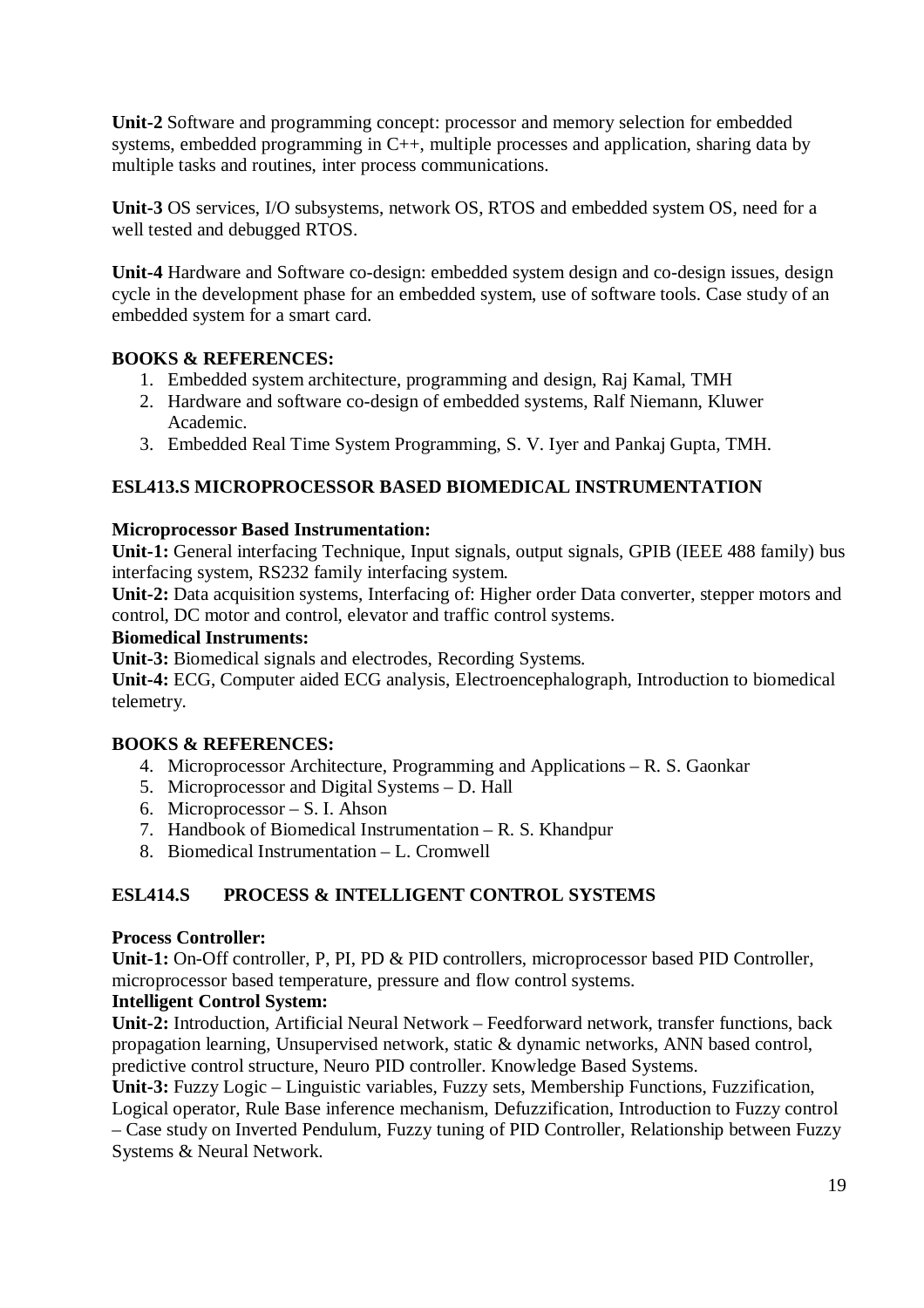# **BOOKS & REFERENCES:**

- 1. Microprocessor Architecture, Programming and Applications R. S. Gaonkar
- **2.** Microprocessor and Digital Systems D. Hall
- **3.** Microprocessor S. I. Ahson
- **4.** An introduction to neural network S. Hykins
- **5.** Fuzzy Control K. M. Passino

# **ESL415.S RADAR AND SATELLITE COMMUNICATION**

# **RADAR System Concepts:**

**Unit-1:** Radar Performance factors; Pulsed System – Basic pulsed radar system, antennas & scanning, display methods.

**Unit-2:** MTI Radar; Radar Beacons; CW Doppler Radar, Frequency modulated CW Radar.

# **Introduction to Satellite Communication:**

**Unit-3:** Satellite orbit & position; Up-Down & Cross Links; Assignable Frequencies; Inside the Satellite - Transponder, Antenna System, Power package; Station keeping – Aligning the satellite dish, ground station, forms of modulation, free path space losses.

**Unit-4:** Satellite Parameters & Configurations; Capacity allocation: Frequency Division & Time Division.

# BOOKS & REFERENCES:

- 1. Electronic Communication Systems George Kennedy
- 2. Electronic Communications R. E. Schoenback

# **ESL416.S WIRELESS AND COMPUTER COMMUNICATION**

**Unit-1: Communication Networks:** LAN, MAN & WAN; Switching Techniques – Circuit switching, Packet switching; ATM.

**Unit-2: Protocols & TCP/IP:** Requirements, TCP/IP Architecture, OSI Architecture, Internetworking.

# **Wireless Communication:**

**Unit-3:** Introduction to wireless communication system; Modern Wireless Communication Systems – 2G, 3G & Bluetooth; Cellular Concept – Frequency reuse, Channel Assignment, Handoff, Interference & system capacity, trunking, improving coverage & capacity. **Unit-4:** Mobile Radio Propagation – Large Scale Path Loss, Small Scale Fading & Multipath; Multiple Access Techniques – FDMA, TDMA, Spreadspectrum, SDMA, Packet Radio, Capacity of Cellular Systems.

# BOOKS & REFERENCES:

- 1. Wireless Communications principles & practices T. S. Rapaport
- 2. Wireless Communications & Networks W. Stallings

# **ESL417.S FIBRE OPTICS**

**Unit-1:** Fiber propagation using ray model, material dispersion, the combined effect of material dispersion and multipath dispersion. Root mean square pulse width and frequency response attenuation mechanism.